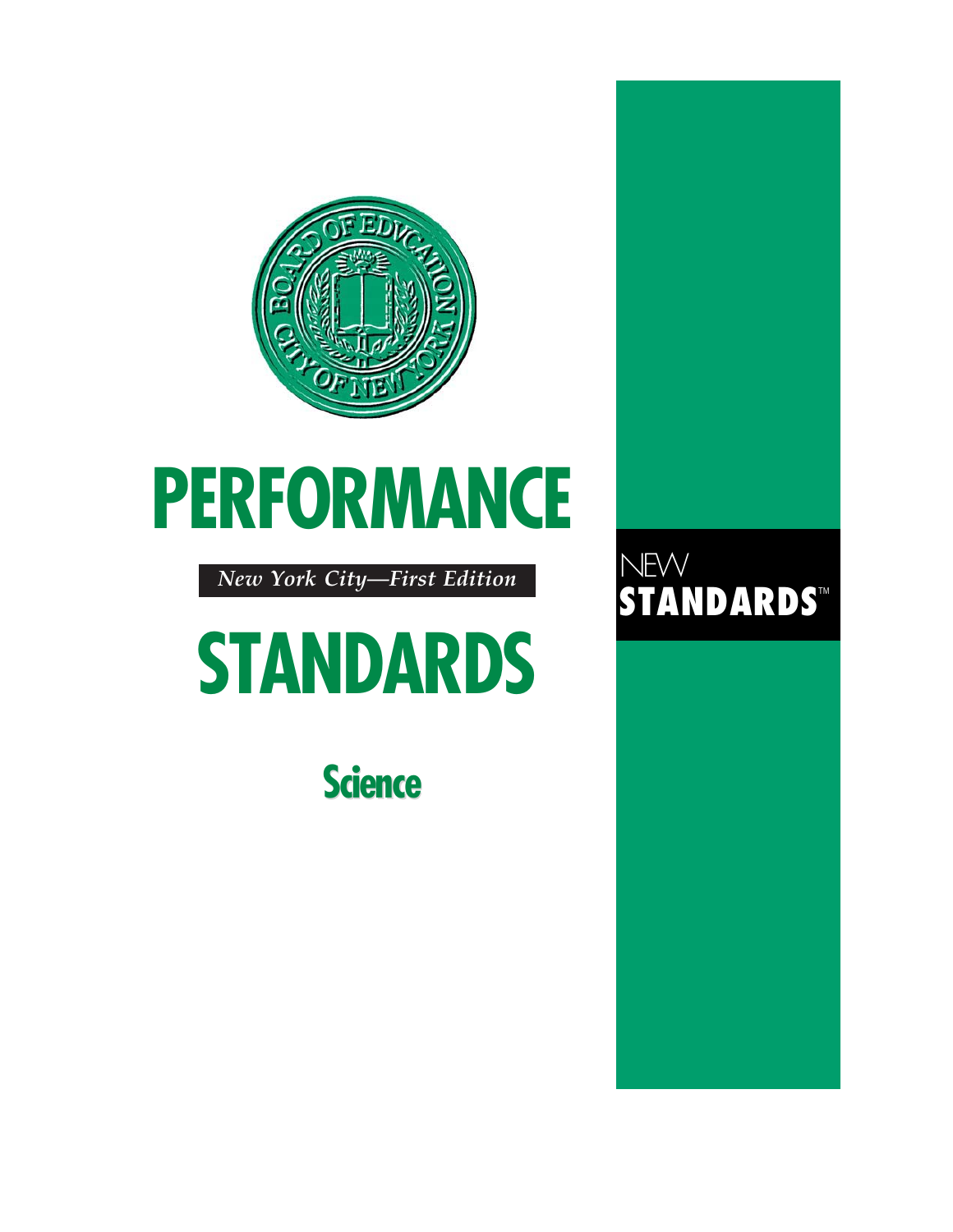# **Board of Education of the City of New York**

William C. Thompson, Jr. *President*

Irene H. Impellizzeri *Vice President*

Jerry Cammarata Irving S. Hamer, Jr. Sandra E. Lerner Ninfa Segarra Terri Thomson *Members*

Iolet Francis Barbara Wexelman *Student Advisory Members*

> Rudolph F. Crew *Chancellor*

Judith A. Rizzo *Deputy Chancellor for Instruction*

Lewis H. Spence *Deputy Chancellor for Operations*

This first New York City edition of the *New Standards™ Performance Standards* for Science was developed under the leadership of Judith A. Rizzo, Ed.D., Deputy Chancellor for Instruction. The project was completed through the joint efforts of the Office of School Programs and Support Services, Margaret R. Harrington, Ed.D., Chief Executive, and the Office of Program Development and Dissemination, William P. Casey, Chief Executive. Elsie Chan, Administrative Assistant Superintendent/Director, New York City Urban Systemic Initiative, (NYC USI), a National Science Foundation Funded Project, supervised the production of this edition in collaboration with the NYC USI Team: Robert J. Kane, Ed.D., Deputy Director, Betty D. Burrell, Stephanie Caporale, Arlene Francis, Jonathan Molofsky, Lawrence Pero, Carl Raab, Myrna Rodriguez, and Anne Judy Walsh, and Laura Rodriguez, Administrative Assistant Superintendent, Office of School Programs and Support Services, Russell Hotzler, Ph.D., University Dean of Academic Affairs, The City University of New York, the New York City Urban Systemic Initiative Advisory Council, Judith Chin, Executive Director, Division of Instructional Support, Robert Tobias, Executive Director, Division of Assessment and Accountability, Lillian Hernandez, Ed.D., Executive Director, Office of Bilingual Education, Evelyn B. Kalibala, Director, Office of Multicultural Education, and Gerald Haber, Assessment Specialist, Office of Performance Standards, Division of Instructional Support.

Copyright © 1999 by the Board of Education of the City of New York.

Duplication and distribution outside New York City's public schools are prohibited. These materials are based directly upon the *New Standards™ Performance Standards*, copyright © 1997 by the National Center on Education and the Economy and the University of Pittsburgh.

*New Standards™* is a trademark of the National Center on Education and the Economy and the University of Pittsburgh.

Printed in the United States of America.

ISBN 1-55839-505-9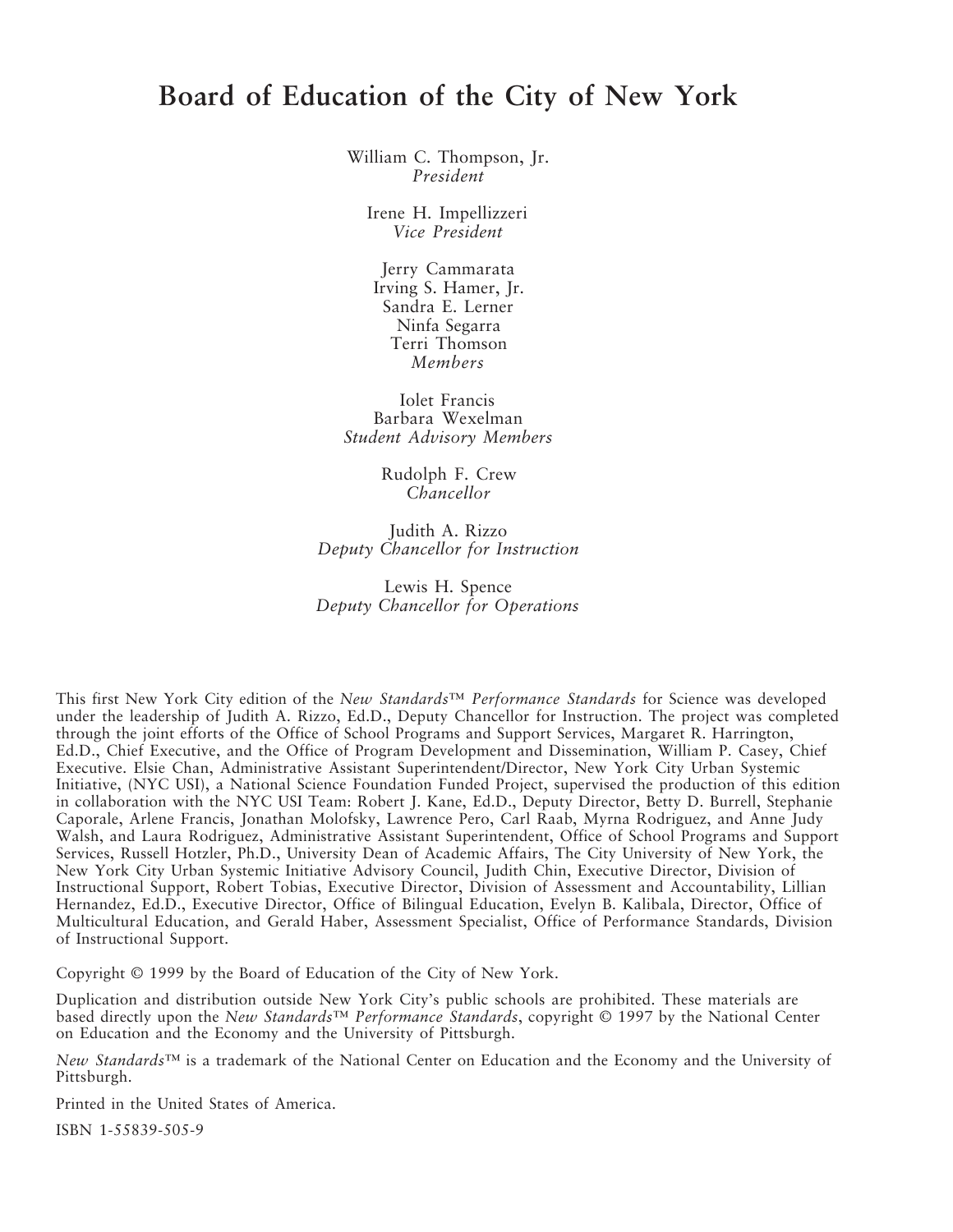| Overview of the Performance Standards (150) |  |
|---------------------------------------------|--|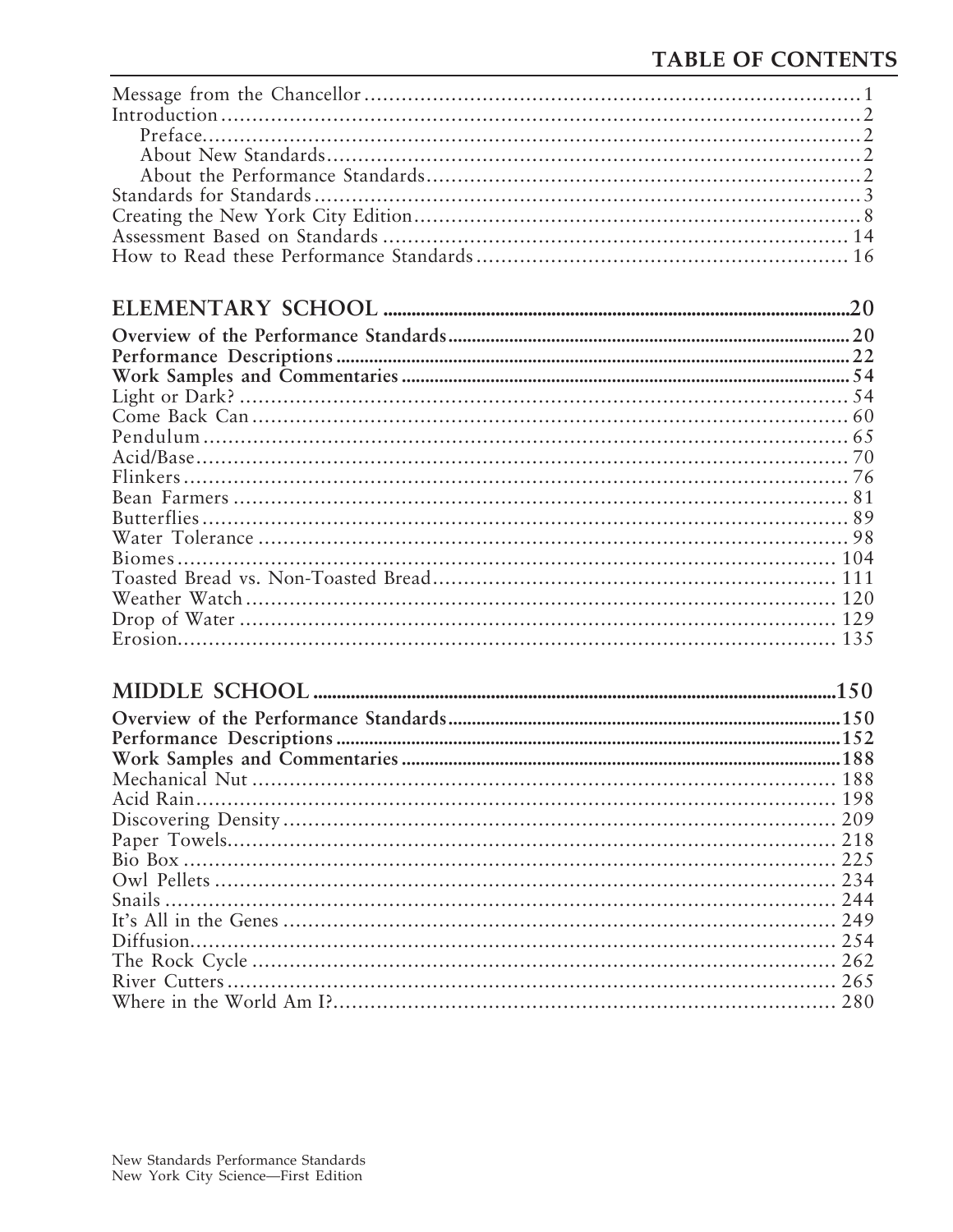# **TABLE OF CONTENTS**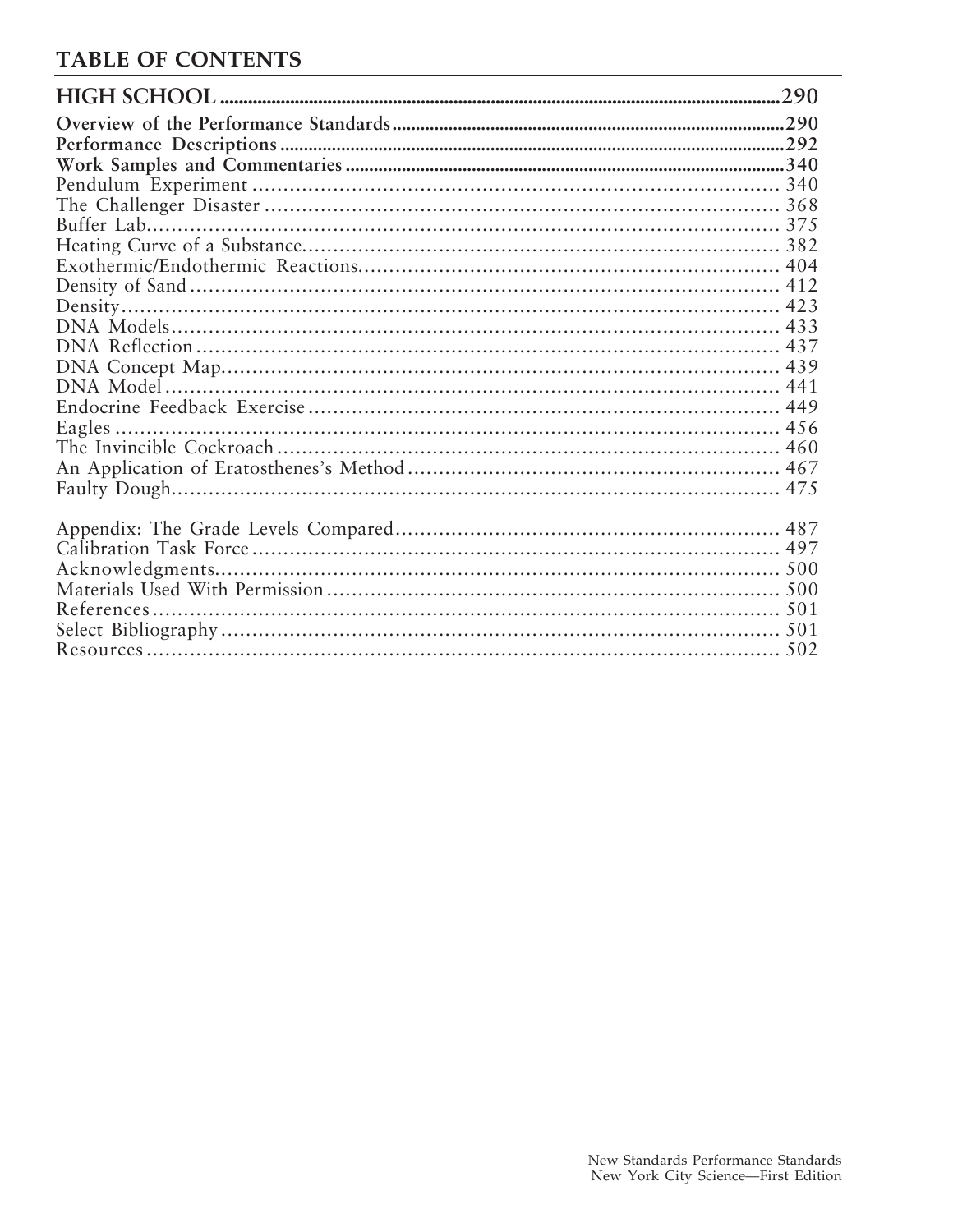

**Board of Education of the City of New York** Rudolph F. Crew, Ed.D., Chancellor

Office of the Chancellor 110 LIVINGSTON STREET - BROOKLYN, NY 11201

#### Dear Colleague:

During the past couple of years, you have been hearing and reading about the adoption of *New StandardsTM Performance Standards* by the Board of Education of the City of New York. The rationale for this decision is clear: New Standards has developed the best national standards because teachers can use them. The *New StandardsTM Performance Standards* are based on common sense as well as academic excellence; and they are ready now.

Two years ago, the first New York City edition *New StandardsTM Performance Standards* for English Language Arts, English as a Second Language, and Spanish Language Arts was published. Last fall, the first New York City edition of *New StandardsTM Performance Standards* for Mathematics was published. These important pedagogical books were distributed to all teachers, supervisors and administrators in the system. I am delighted to present to you the first New York City edition *New Standards TM Performance Standards*.

Teachers, science supervisors, and administrators representing the 40 school districts and superintendencies, and representatives from colleges, universities, and informal science-rich institutions met regularly during the past two school years to conceptually plan and to calibrate the collection of student work samples contained in this New York City edition *New StandardsTM Performance Standards*. This calibration reflects the New York State Learning Standards for Mathematics, Science, and Technology, the New York State Commencement Standards and their assessments, as well as the diversity of our students. The work samples selected for inclusion in this edition show work that illustrates standards-setting performances. They demonstrate that all students can meet high expectations in science. Selections were made as the result of an in-depth examination of the standards and extensive discussion among the members of the group.

The New York City edition enhances the original New Standards work in science. It demonstrates vertical (K-12) and lateral (life science, earth science and physical science) conceptual development, task related student work and correlation of *New StandardsTM Performance Standards* Science with New York State *Mathematics, Science, and Technology Learning Standards*, the National Research Council's *Science Education Standards*, and the American Association for the Advancement of Science's *Benchmarks for Science Literacy*.

I expect the New Standards to be used by everyone involved in teaching and learning in our system. At the school level, teachers and administrators should use these standards to set goals, plan for effective instruction, and monitor and assess student performance. Districts and superintendencies should use the standards in all curriculum initiatives and as one way of planning professional development activities. Central staff will work closely with the districts and superintendencies on behalf of their local efforts. Central will also take action to integrate the New Standards throughout the school system.

We all agree that having the highest expectations for our students is a just goal. The Science standards are clear, direct and attainable. Your discussions must now turn to "how good is good enough" and to making the goal a reality. Together we can and will make a positive difference in the lives of our students. Sincerely,

Rudolph F. Crew, Ed. D. Chancellor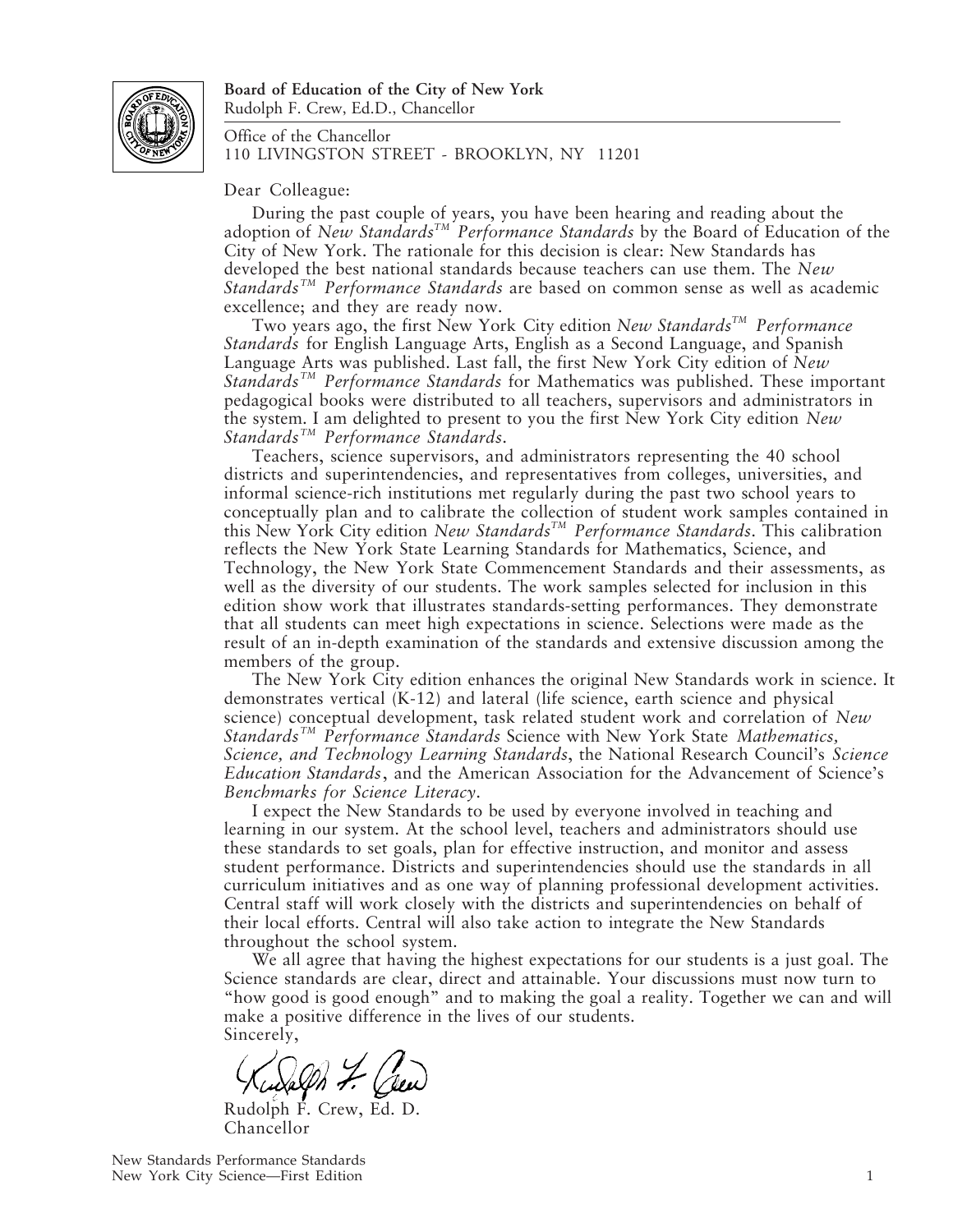## **INTRODUCTION**

### **PREFACE**

**his volume contains** the first New York City edition of the *New StandardsTM Performance Standards* for Science. The standards set out in this volume establish the same high expectations for student performance as those published by New This volume contains the first New York City edition of the New Standards<sup>TM</sup><br>Performance Standards for Science. The standards set out in this volume establish<br>Standards—the standards are unchanged from those published by distinguishes this edition is the collection of student work samples included to illustrate the meaning of standard-setting work. The collection has been revised extensively to reflect work produced by students studying in New York City's public schools.

This volume of the New York City edition of the standards focuses exclusively upon Science. The first New York City editions of the *New StandardsTM Performance Standards* for Language Arts and Mathematics were published in 1997 and 1998 respectively. A volume focusing upon Applied Learning is in preparation.

#### **ABOUT NEW STANDARDS**

New Standards was established in 1991 as a collaboration of the Learning Research and Development Center at the University of Pittsburgh and the National Center on Education and the Economy, in partnership with states and urban school districts. The Board of Education of the City of New York was a member of the New Standards partnership from its inception. The New Standards partners set out to build an assessment system to measure student progress toward meeting national standards at levels that are internationally benchmarked. The performance standards are one of the major products of the New Standards partnership. Support for the development of the performance standards was provided by the Pew Charitable Trusts, the John D. and Catherine T. MacArthur Foundation, the William T. Grant Foundation, and the New Standards partners.

The New Standards Governing Board included chief state school officers, governors and their representatives, and others representing the diversity of the partnership, whose jurisdictions enroll nearly half of the Nation's students. These performance standards were endorsed unanimously by the New Standards Governing Board in June 1996.

The New Standards partnership formally ended in June 1997. Continuing research and development, and technical assistance to support implementation of the products of New Standards, are managed by the National Center on Education and the Economy on behalf of the National Center and the University of Pittsburgh.

#### **ABOUT THE PERFORMANCE STANDARDS**

New Standards adopted the distinction between content standards and performance standards that is articulated in *Promises to Keep: Creating High Standards for American Students* (1993), a report commissioned by the National Education Goals Panel. Content standards specify "what students should know and be able to do"; performance standards go the next step to specify "how good is good enough."

These standards are designed to make content standards operational by answering the question: how good is good enough?

The performance standards for Science were based directly on the content standards produced by the National Research Council (1996) and the American Association for the Advancement of Science (1993).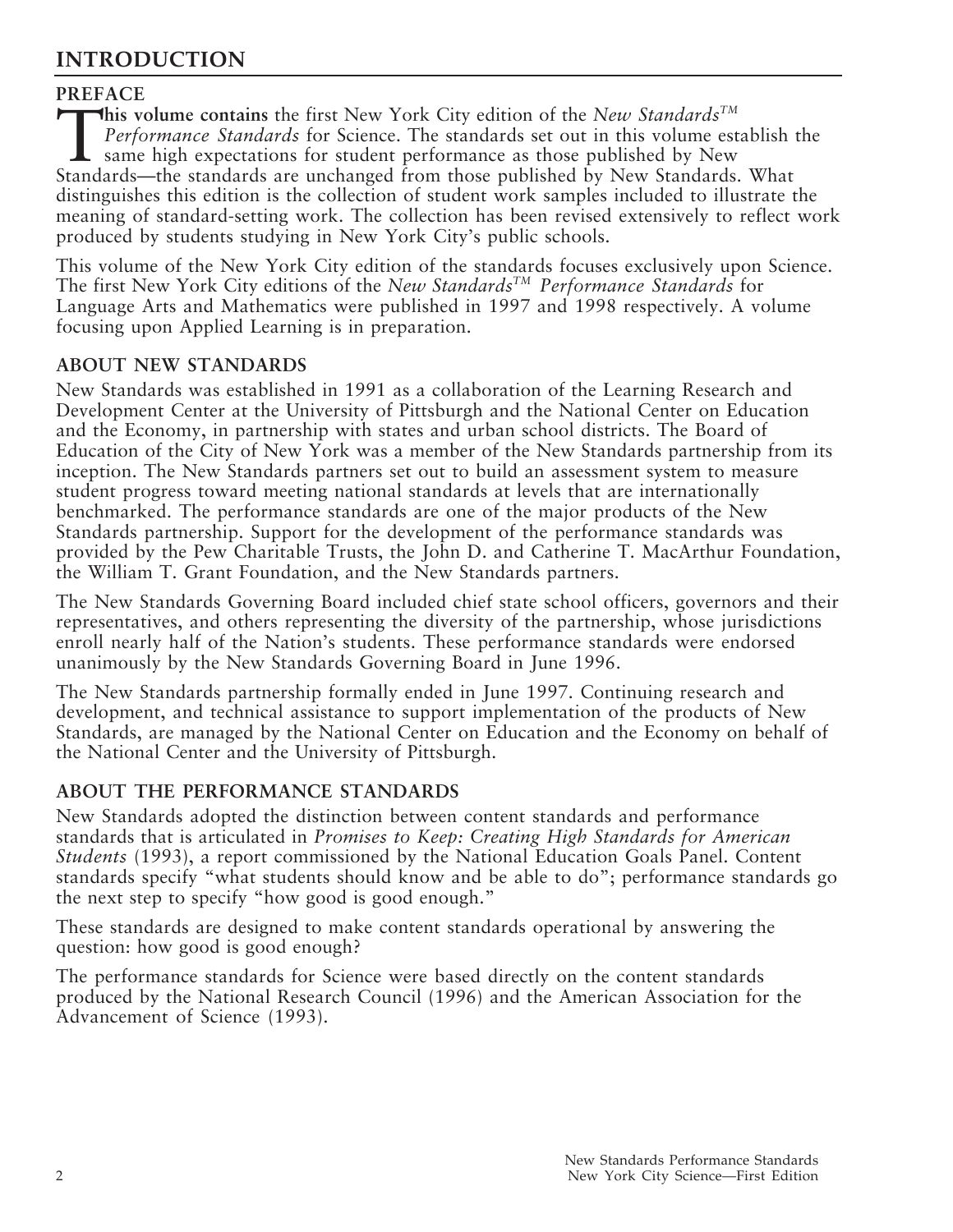**n recent years** several reports on standards development have established "standards for standards," that is, guidelines for developing standards and criteria for judging their quality. These include the review criteria identified in *Promises to Keep*, the American Federation of Teachers' "Criteria for High Quality Standards," published in *Making Standards Matter* (1995), and the "Principles for Education Standards" developed by the Business Task Force on Student Standards and published in *The Challenge of Change* (1995). New Standards drew from the criteria and principles advocated in these documents in establishing the "standards" we have tried to achieve in these performance standards.  $\prod_{\text{F}_{\text{PC}}}$ 

#### **Standards should establish high standards for all students.**

The New Standards partnership resolved to abolish the practice of expecting less from poor and minority children and children whose first language is not English. These performance standards are intended to help bring all students to high levels of performance.

Much of the onus for making this goal a reality rests on the ways the standards are implemented. The New Standards partners adopted a Social Compact, which says in part, "Specifically, we pledge to do everything in our power to ensure all students a fair shot at reaching the new performance standards…This means they will be taught a curriculum that will prepare them for the assessments, that their teachers will have the preparation to enable them to teach it well, and there will be…the resources the students and their teachers need to succeed." These performance standards are built upon the assumptions expressed in that pledge.

There are ways in which the design of the standards themselves can also contribute to the goal of bringing all students to high levels of performance, especially by being clear about what is expected. We have worked to make the expectations included in these performance standards as clear as possible. For some standards it has been possible to do this in the performance descriptions. For example, in Science, we have gone beyond simply listing scientific thinking among our expectations for students. We set out just what we mean by scientific thinking and what things we expect students to be able to do with their scientific thinking. In addition, by providing numerous examples we have indicated the level of complexity of the situations in which students should be able to exercise that scientific thinking.

The inclusion of work samples and commentaries to illustrate the meaning of the standards is intended to help make the standards clearer. Most of the standards are hard to define precisely in words alone. In the conceptual understanding standards (**S1-S4**), for example, the work samples show what it means to use, represent in multiple ways, and explain the important scientific concepts. The commentaries describe how these aspects of conceptual understanding are evidenced in the student work samples. The work samples and commentaries are an integral part of the performance standards. They give concrete meaning to the words in the performance descriptions and show the level of performance expected by the standards.

The work samples will help teachers, students, and parents to picture work that meets standards and to establish goals to reach for. Students need to know what work that meets standards looks like if they are to strive to produce work of the same quality. Students also need to see themselves reflected in the work samples if they are to believe that they, too, are capable of producing such work. The work samples included in this volume not only illustrate the meaning of the standards but also reflect the diverse backgrounds and experiences of the students studying in New York City's public schools.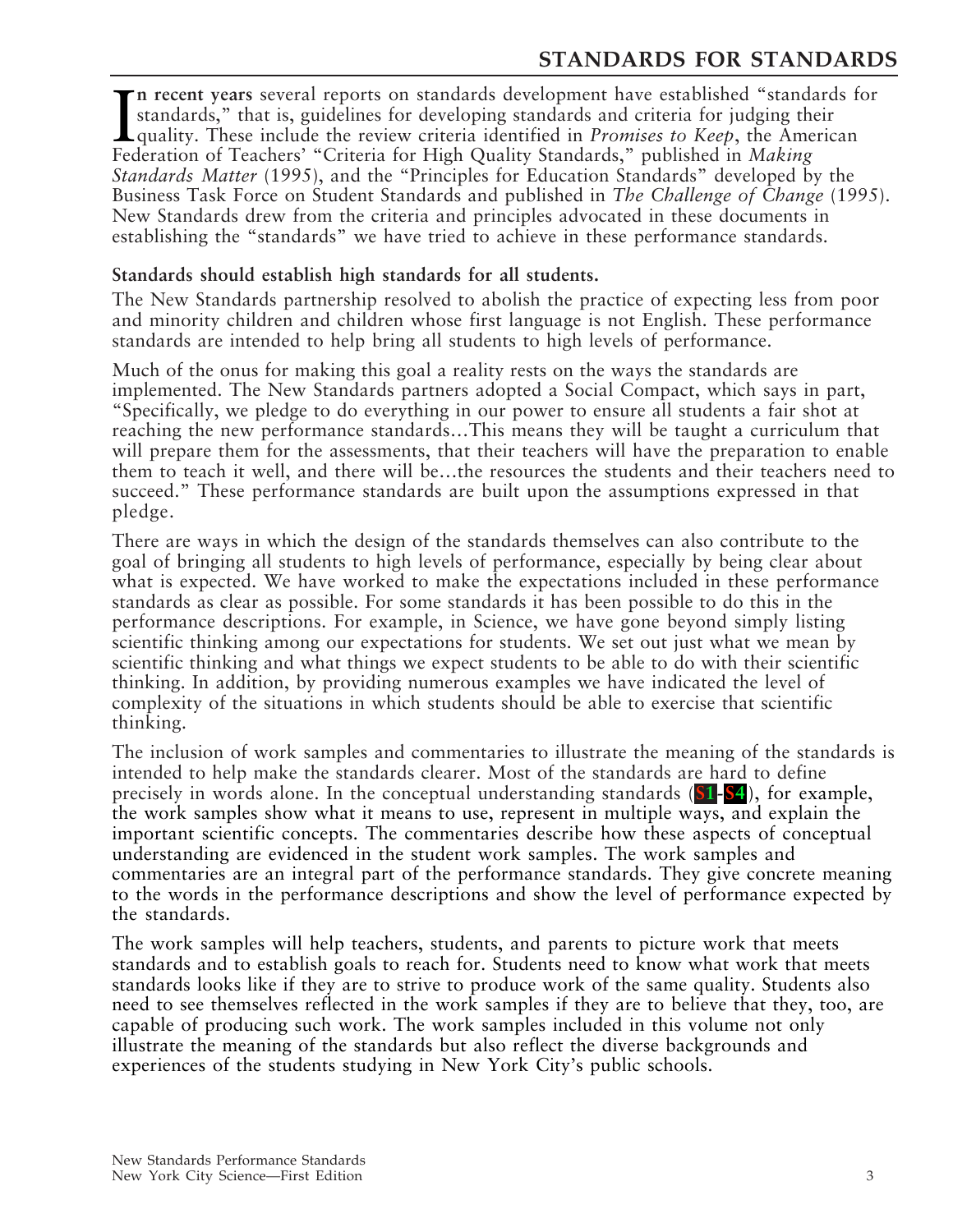# **STANDARDS FOR STANDARDS**

#### **Standards should be rigorous and world class.**

Is what we expect of our students as rigorous and demanding as what is expected of young people in other countries—especially those countries whose young people consistently perform as well as or better than ours?

That is the question we are trying to answer when we talk about developing world class standards.

Through successive drafts of these performance standards, New Standards compared our work with the national and local curricula of other countries, with textbooks, assessments, and examinations from other countries and, where possible, with work produced by students in other countries. Ultimately, it is the work students produce that will show us whether claims for world class standards can be supported.

We produced a *Consultation Draft*, which we shared with researchers in other countries. We asked them to review the *Consultation Draft* in terms of their own country's standards and in light of what is considered world class in their field. Included among these countries were Australia, Belgium, Canada, the Czech Republic, Denmark, England and Wales, Finland, France, Germany, Japan, the Netherlands, New Zealand, Norway, Poland, Scotland, Singapore, Sweden, and Switzerland. We asked these reviewers to tell us whether each standard is at least as demanding as its counterparts abroad and whether the set of standards represents an appropriately thorough coverage of the subject areas. We also shared the *Consultation Draft* with recognized experts in the field of international comparisons of education, each of whom is familiar with the education systems of several countries.

Our reviewers provided a wealth of constructive responses to the *Consultation Draft*. Most confined their responses to the Language Arts, Mathematics, and Science standards, though several commended the inclusion of standards for Applied Learning. The reviewers supported the approach we adopted to "concretize" the performance standards through the inclusion of work samples. Similar approaches are being used in some other countries, notably England and Wales and Australia. Some of the reviewers were tentative in their response to the question of whether these performance standards are at least as demanding as their counterparts, noting the difficulty of drawing comparisons in the absence of assessment information, but did offer comparative comments in terms of the areas covered by the standards. Some reviewers provided a detailed analysis of the performance descriptions together with the work samples and commentaries in terms of the expectations of students at comparable grade levels in other countries.

The reviews confirmed the conclusion we had drawn from our earlier analyses of the curricula, textbooks, and examinations of other countries: while the structure of curricula differs from country to country, the expectations contained in these performance standards represent a thorough coverage of the subject areas. No reviewer identified a case of significant omission. In some cases, reviewers noted that the range of expectations may be greater in the *New StandardsTM Performance Standards* than in other countries; for example, few countries expect young people to integrate their learning to the extent required by the standards for investigation in New Standards Mathematics. At the same time, a recent study prepared for the Organisation for Economic Co-operation and Development reports that many countries are moving towards expecting students to engage in practical work of the kind required by the New Standards Science standards (Black and Atkin, 1996). The reviews also suggest that these performance standards contain expectations that are at least as rigorous as, and are in some cases more rigorous than, the demands made of students in other countries. None of the reviewers identified standards for which the expectations expressed in the standards were less demanding than those for students in other countries.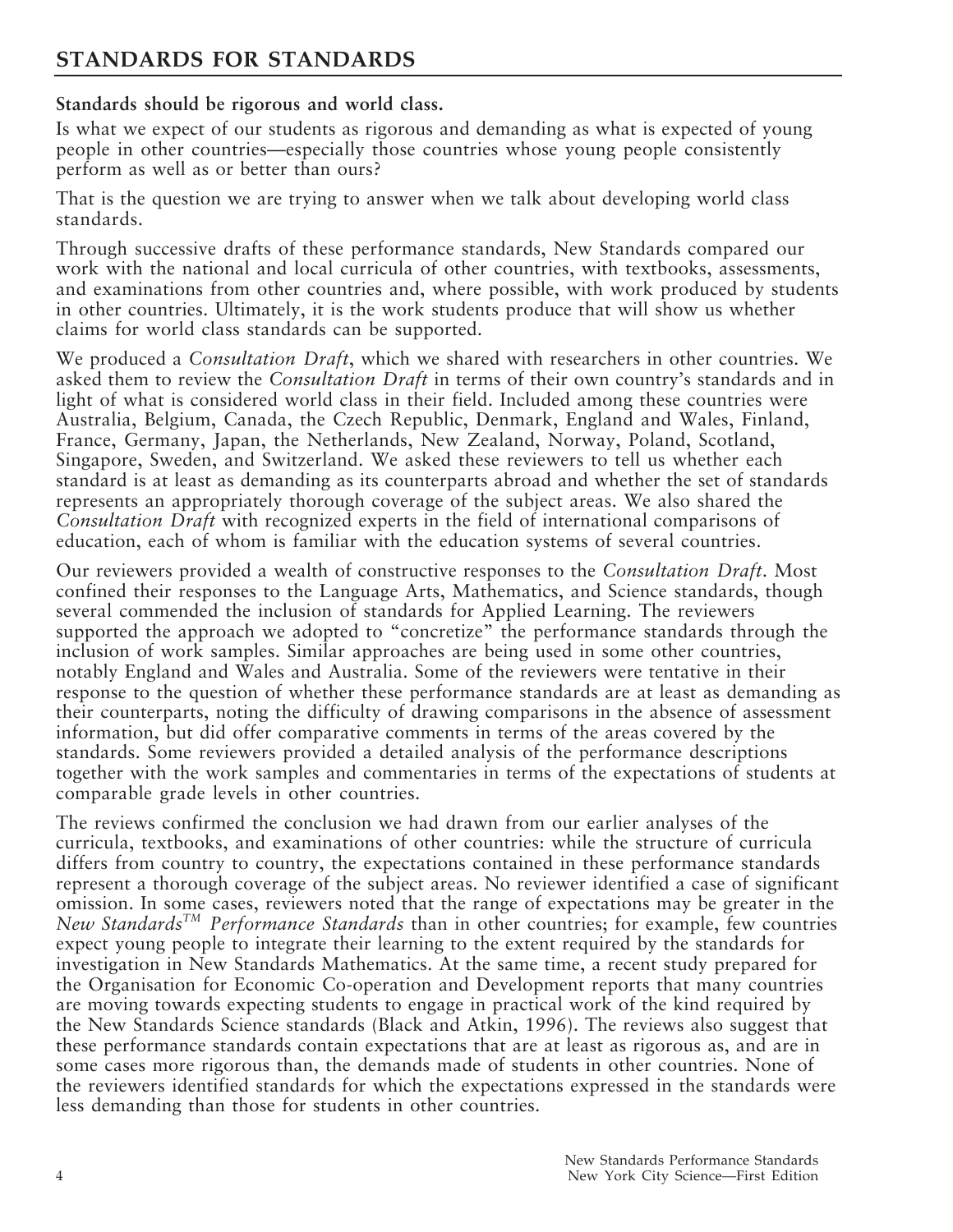We will continue to monitor the rigor and coverage of the *New StandardsTM Performance Standards* and assessments in relation to the expectations of students in other countries. In addition to the continued collection and review of materials from other countries, our efforts will include a review of the *New Standards*<sup>TM</sup> Performance Standards by the Third International Mathematics and Science Study, collaboration with the Council for Basic Education's plan to collect samples of student work from around the world, continued review of the American Federation of Teachers' series, *Defining World Class Standards*, and collaborative efforts with visiting scholars at the Learning Research and Development Center.

#### **Standards should be useful, developing what is needed for citizenship, employment, and lifelong learning.**

We believe that the core disciplines provide the strongest foundation for learning what is needed for citizenship, employment, and life-long learning. Thus, we have established explicit standards in the core areas of Language Arts, Mathematics, and Science. But there is more. In particular, it is critical for young people to achieve high standards in Applied Learning—the fourth area we are working on.

Applied Learning focuses on the capabilities people need to be productive members of society, as individuals who apply the knowledge gained in school and elsewhere to analyze problems and propose solutions, to communicate effectively and coordinate action with others, and to use the tools of the information age workplace. These are capabilities that were highlighted in *Learning A Living*, a report of the Secretary's Commission on Achieving Necessary Skills (SCANS, 1992).

Applied Learning is not about "job skills" for students who are judged incapable of or indifferent to the challenges and opportunities of academic learning. Applied Learning refers to the abilities all young people will need, both in the workplace and in their role as citizens. They are the thinking and reasoning abilities demanded by colleges and by the growing number of high performance workplaces, those that expect people at every level of the organization to take responsibility for the quality of products and services. Some of these abilities are familiar; they have long been recognized goals of schooling, though they have not necessarily been translated clearly into expectations for student performance. Others break new ground; they are the kinds of abilities we now understand will be needed by everyone in the near future. All are skills attuned to the real world of responsible citizenship and of dignified work that values and cultivates mind and spirit.

Many reviewers of drafts of these performance standards noted the absence of standards for the core area of social studies, including history, geography, and civics. At the time we began our work, national content standards for those areas were only in the early stages of development; we resolved to focus our resources on the four areas we have worked on. As consensus builds around content standards in this additional area, we will examine the possibilities for expanding the New Standards system to include it.

#### **Standards should be important and focused, parsimonious while including those elements that represent the most important knowledge and skills within the discipline.**

As anyone who has been involved in a standards development effort knows, it is easier to add to standards than it is to limit what they cover. It is especially easier to resolve disagreements about the most important things to cover by including everything than it is to resolve the disagreements themselves. We have tried not to take the easier route. We adopted the principle of parsimony as a goal and have tried to practice it. At the same time, we have been concerned not to confuse parsimony with brevity. The performance descriptions are intended to make explicit what it is that students should know and the ways they should demonstrate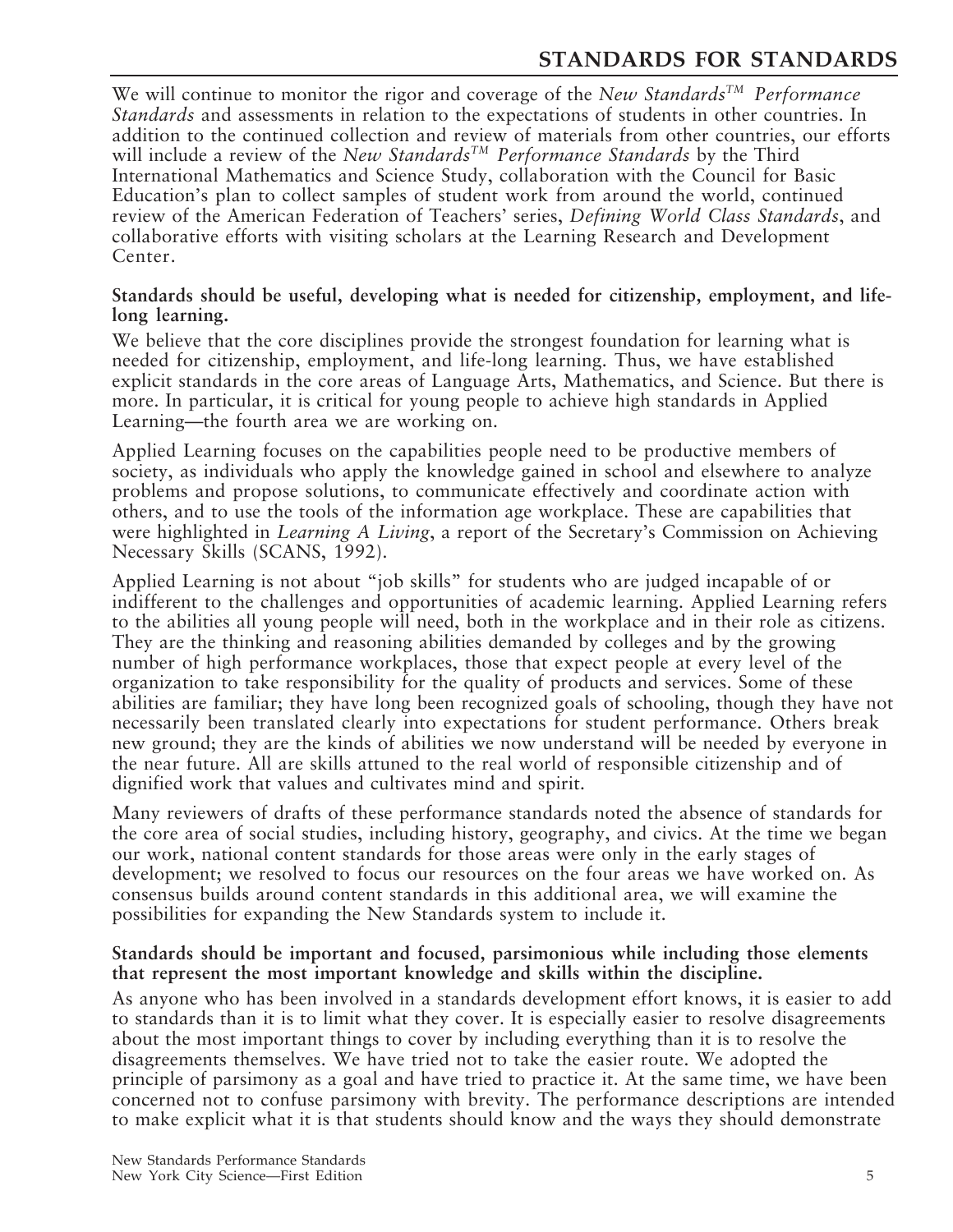# **STANDARDS FOR STANDARDS**

the knowledge and skills they have acquired. For example, the standards relating to conceptual understanding in Science spell out the expectations of students in some detail.

The approach we adopted distinguishes between standards as a means of organizing the knowledge and skills of a subject area and as a reference point for assessment, on the one hand, and the curriculum designed to enable students to achieve the standards, on the other. The standards are intended to focus attention on what is important but not to imply that the standards themselves should provide the organizing structure for the curriculum. In Science, for example, we have established a separate standard for tools and technologies. This does not imply that tools and technologies should be taught in isolation from other elements of Science. Our intention in defining a separate standard for tools and technologies is to make it clear that the work students do should be designed to help them achieve the Tools and Technologies. Skills and tools should not only be among the things assessed but should also be a focus for explicit reporting of student achievement.

#### **Standards should be manageable given the constraints of time.**

This criterion follows very closely on the last one, but focuses particularly on making sure that standards are "doable." One of the important features of our standards development effort is the high level of interaction among the people working on the different subject areas. We view the standards for the four areas as a set at each grade level. This orientation has allowed us to limit the incidence of duplication across subject areas and to recognize and use opportunities for forging stronger connections among subject areas through the work that students do. A key to ensuring the standards are manageable is making the most of opportunities for student work to do "double" and even "triple duty" in relation to the standards. Most of the work samples included in this volume demonstrate the way a single activity can generate work that allows students to demonstrate their achievement in relation to several standards within a subject area.

#### **Standards should be adaptable, permitting flexibility in implementation needed for local control, state and regional variation, and differing individual interests and cultural traditions.**

These standards are intended for use in widely differing settings. One approach to tackling the need for flexibility to accommodate local control and differing individual interests and cultural traditions is to make the standards general and to leave the job of translating the standards into more specific statements to the people who will use them. We have not adopted that approach. Performance standards need to be specific enough to guide the assessment of students' achievement of the expectations established by the standards; we have tried to make them specific enough to do so. We have also tried to achieve the degree of specificity necessary to do this without unduly limiting the kinds of flexibility outlined above. Most of the standards are expressed in a way that leaves plenty of room for local decisions about the actual tasks and activities through which the standards may be achieved.

However, the specificity needed for standards intended to guide an assessment system does place some limits on flexibility. To tackle these apparently contradictory demands on the standards, we have adopted the notion of "substitution." This means that when users of these standards identify elements in the standards that are inconsistent with decisions made at the local level, they can substitute their own. There is, however, one important provision: substitution only works when what is substituted is comparable with the material it replaces in terms of both the quality and the quantity of expectation.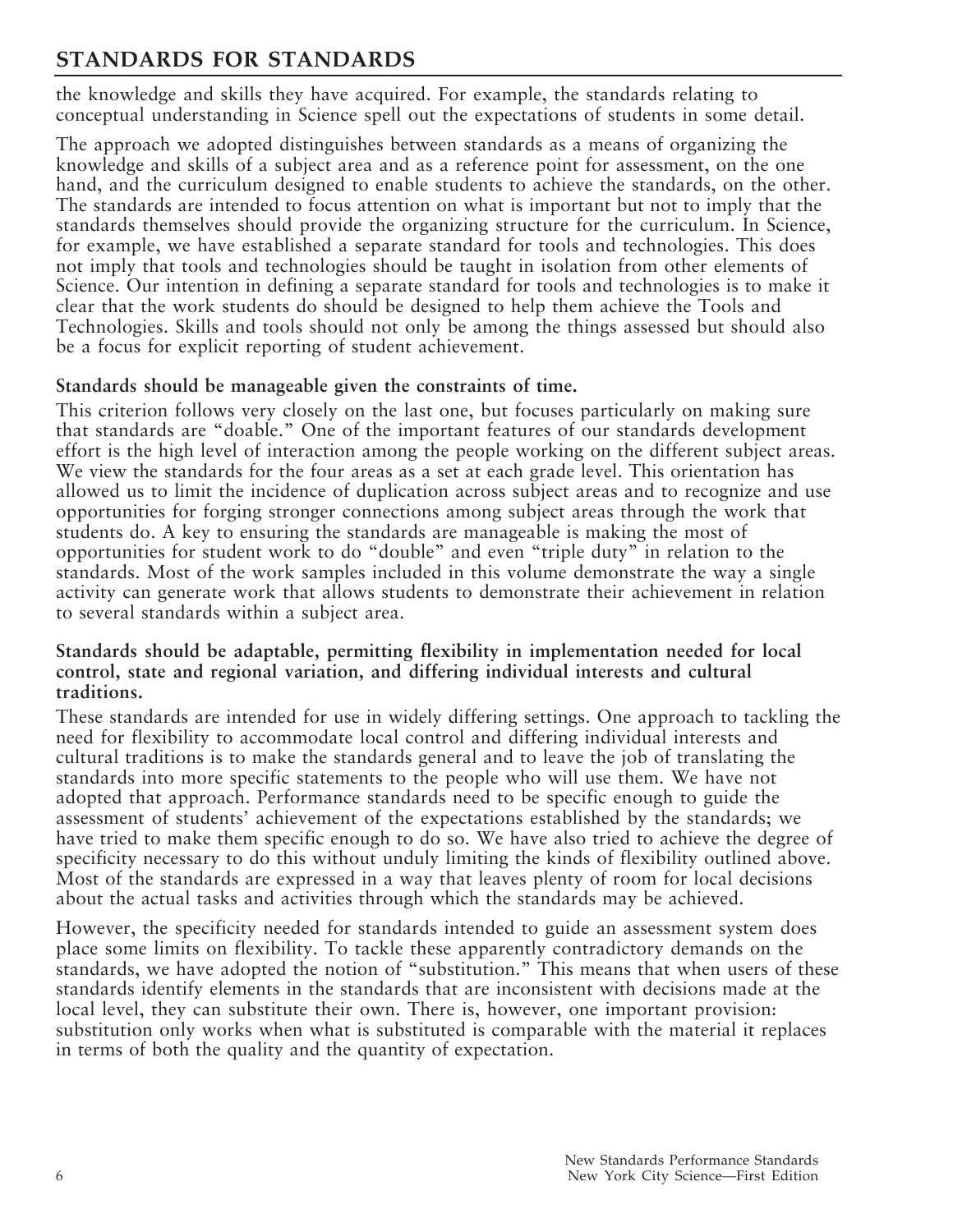#### **Standards should be clear and usable.**

Making standards sufficiently clear so that parents, teachers, and students can understand what they mean and what the standards require of them is essential to the purpose for establishing standards in the first place. It is also a challenge because, while all of these groups need to understand what the standards are, the kinds of information they need are different. The most obvious difference is between the way in which the standards need to be presented to elementary school students so that they know what they should be striving to achieve and the way in which those same standards need to be presented to teachers so that they can help their students get there. If the standards were written only in a form that elementary school students could access, we would have to leave out information teachers need to do their job.

This version of the standards is written primarily for teachers. It includes technical language about the subject matter of the standards and terms that educators use to describe differences in the quality of work students produce. It could be described as a technical document. That does not mean that parents and students should not have access to it. We have tried to make the standards clear and to avoid jargon, but they do include language that may be difficult for students to comprehend and more detail than some parents may want to deal with. Efforts to make the standards more accessible to audiences other than teachers need to take these differences into account.

#### **Standards should be reflective of broad consensus, resulting from an iterative process of comment, feedback, and revision including educators and the general public.**

These performance standards were the result of progressive revisions to drafts over a period of eighteen months. Early drafts were revised in response to comment and feedback from reviewers nominated by the New Standards partners and the New Standards advisory committees for each of the subject areas, as well as other educators.

The *Consultation Draft*, published in November 1995, was circulated widely for comment. Some 1,500 individuals and organizations were invited to review the draft. The reviewers included nominees of professional associations representing a wide range of interests in education, subject experts in the relevant fields, experienced teachers, business and industry groups, and community organizations. In addition, we held a series of face-to-face consultations to obtain responses and suggestions. These included detailed discussions with members of key groups and organizations and a series of meetings at which we invited people with relevant experience and expertise to provide detailed critique of the *Consultation Draft*. We also received numerous responses from people who purchased the *Consultation Draft* and who took the trouble to complete and return the response form that was included with each copy.

The revision of the performance standards was further informed by a series of independentlyconducted focus group meetings with parents and other members of the community in several regions of the country, and with teachers who were using the *Consultation Draft*.

The reviewers provided very supportive and constructive commentary on the *Consultation Draft*, both at the broad level of presentation and formatting of the performance standards, and at the detailed level of suggestions for refinements to the performance descriptions for some of the standards. These comments significantly influenced the revisions made to the standards in the preparation of the publication in finished form.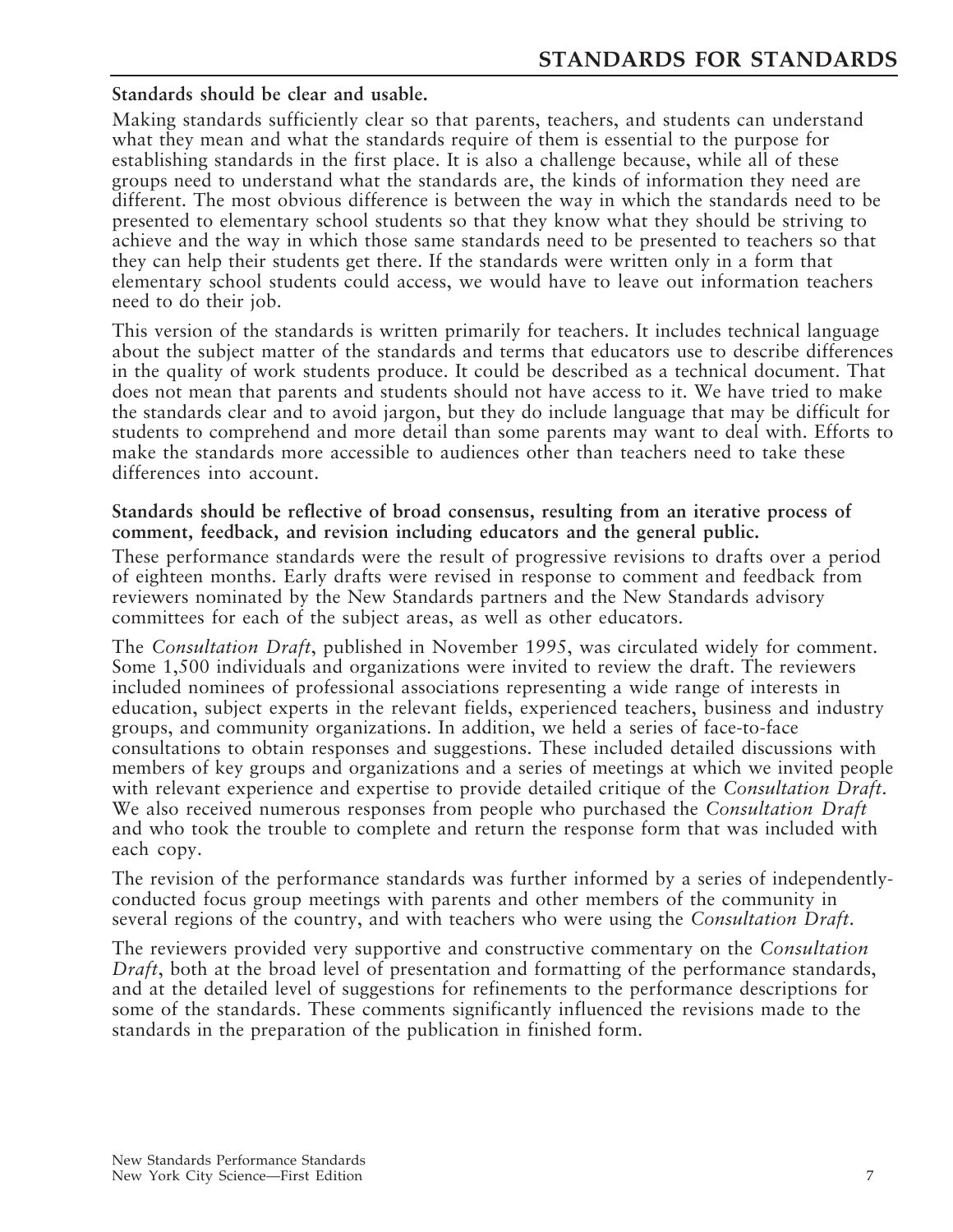# **CREATING THE NEW YORK CITY EDITION**

**Tork on "calibrating"** the performance standards for use in New York City's public schools began in February 1998 and continued through to the end of May 1999. The work samples and commentaries form an essential element of the performance standards because they give concrete meaning to the words in the performance descriptions and show the level of performance expected by the standards. While the principal goal of the calibration process was to supplement the collection of student work samples used to illustrate standard-setting performances in the *New StandardsTM Performance Standards* with work produced by students in New York City's public schools, a group of New York City educators met with staff of the National Center on Education and the Economy and devised a plan to make the New York City Science Standards more valuable to educators in New York City by showing the relationships among science content standards and by showing conceptual development over the grade spans. To achieve these goals, a group of approximately sixty educators gathered for five days in the Spring of 1998 to serve as a Conceptual Planning Task Force. W

#### **Showing the relationships among science content standards**

There are two widely used and respected national documents in science which provided the foundation for the work of New Standards: the National Research Council (NRC) *National Science Education Standards* (1996) and the American Association for the Advancement of Science (AAAS) Project 2061 *Benchmarks for Science Literacy* (1993). The AAAS analysis of the Benchmarks and the NRC Draft was helpful in seeing the substantial degree of agreement between the two documents. New Standards partner statements about standards and international documents, including the work of the Third International Mathematics and Science Study and the Organisation for Economic Co-operation and Development, were also used. Many of these sources, like the *Benchmarks*, give greater emphasis to technology and the applications of science than does the NRC.

As the amount of scientific knowledge explodes, the need for students to have deep understanding of fundamental concepts and ideas upon which to build increases; as technology makes information readily available, the need to memorize vocabulary and formulas decreases. There is general agreement among the science education community, in principle, that studying fewer things more deeply is the direction we would like to go. The choices about what to leave out and what to keep are hotly debated. There are 855 benchmarks and the content standards section of the NRC standards runs nearly 200 pages, so there are still choices to be made in crafting a reasonable set of performance standards.

The New Standards Science Standards carried the statement, "The Science standards are founded upon both the National Research Council's *National Science Education Standards* and the American Association for the Advancement of Science's Project 2061 *Benchmarks for Science Literacy*. These documents, each of which runs several hundred pages, contain detail that amplifies the meaning of the terms used in the performance descriptions." The New York City Conceptual Planners said that the document would be much more useful if it showed, explicitly, the statements from these two documents and from New York State's *Learning Standards for Mathematics, Science, and Technology*.

There were three reasons for making the correlations evident:

- 1. The New York City Science Standards should be self-sufficient; additional standards documents should not be necessary to understand what New York City students are expected to know and be able to do.
- 2. There is a tremendous degree of agreement among the content statements; teachers and others should be reassured that there are not divergent instructional demands.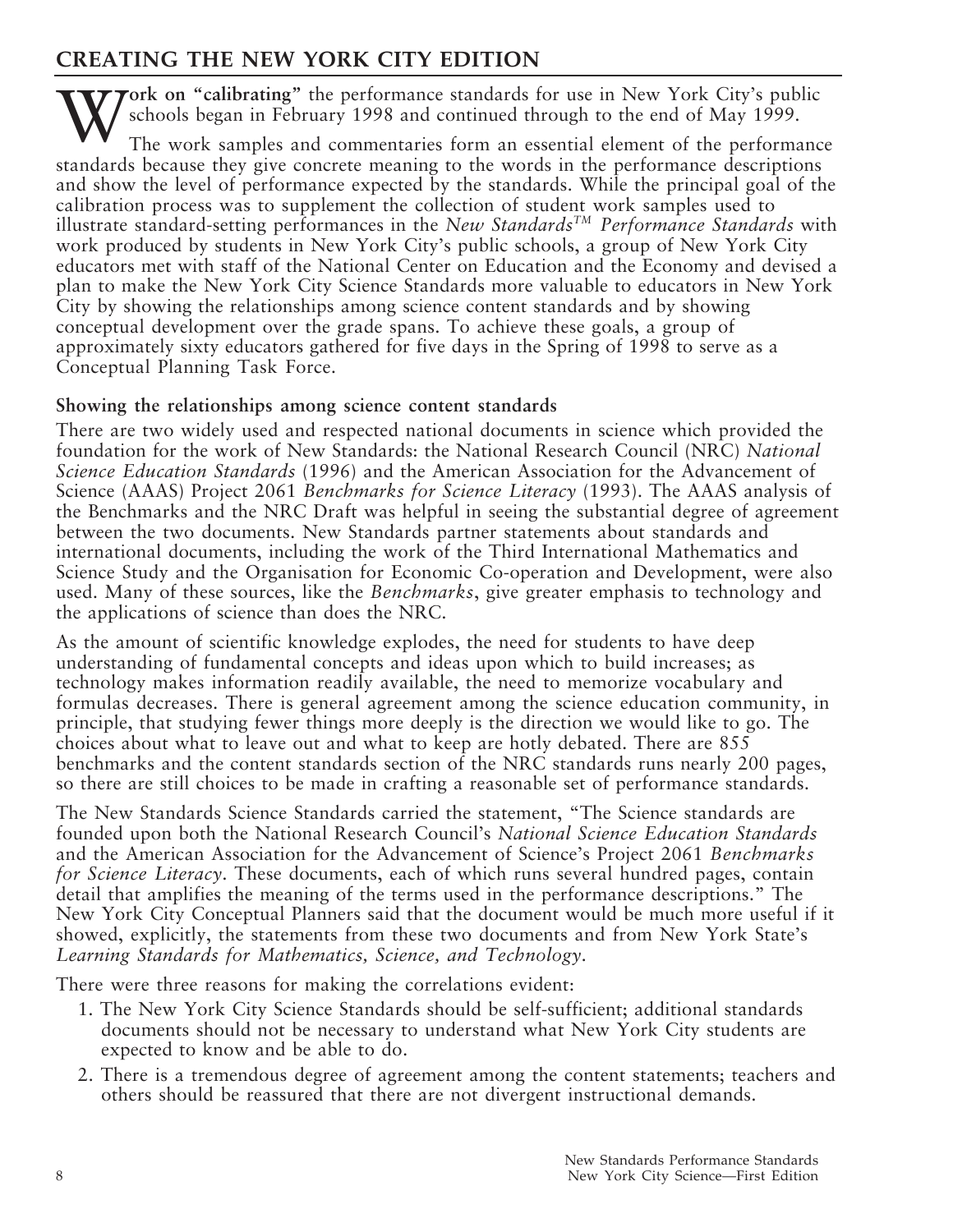3. In a small number of cases, the New York State Learning Standards are slightly different from the New York City Standards; since the State's tests will be based on the State's standards, these differences should be noted.

Thus, the set of related standards are presented so that educators can ascertain the extent of agreement for themselves.

#### **Showing conceptual development over the grade spans**

When the goal is deep understanding, it is necessary to revisit concepts over time. Students show progressively deeper understanding as they use the concept in a range of familiar situations to explain observations and make predictions, then use the concept in unfamiliar situations; as they represent the concept in multiple ways (through words, diagrams, graphs, or charts), and explain the concept to another person. The conceptual understanding standards make explicit that students should be able to demonstrate understanding of a scientific concept "by using a concept accurately to explain observations and make predictions and by representing the concept in multiple ways (through words, diagrams, graphs, or charts, as appropriate)." Both aspects of understanding—explaining and representing—are required to meet these standards.

For most people and most concepts, there is a progression from phenomenological to empirical to theoretical, or from a qualitative to a quantitative understanding. New Standards illustrated the progression using one important concept, density, and these student work samples: "Flinkers" at the elementary school level (see page 76), "Discovering Density" at the middle school level (see page 209), and "Density of Sand" at the high school level (see page 412). The New York City Conceptual Planners said that it would be worthwhile to illustrate conceptual development for additional concepts. For each of the major areas of science, they selected five topics or concepts where they would focus the collection of student work. They also drafted tasks that teachers could use to elicit student work so that they could illustrate the variety of curricula that are used in New York City. In addition to density, the Physical Sciences concepts are acids and bases, heat and temperature, energy, force and motion, and chemical reactions. The Life Sciences concepts are interdependence, structure and function, change over time, responding to stimuli, and reproduction and heredity. The Earth and Space Sciences concepts are surface features, weather, rocks and soils, water cycle, and space.

While it was a challenge to find standards-setting work for every concept in the list at every grade level, it was possible to find eight sets of examples that illustrate conceptual development over time—from simple to complex, from descriptive to analytical, from familiar to unfamiliar. Eight such "storylines" are described below. Each storyline demonstrates a progressive level of understanding of a particular concept. As you review the work samples in each storyline, you'll note that some tasks show particular success at moving students into deeper levels of understanding.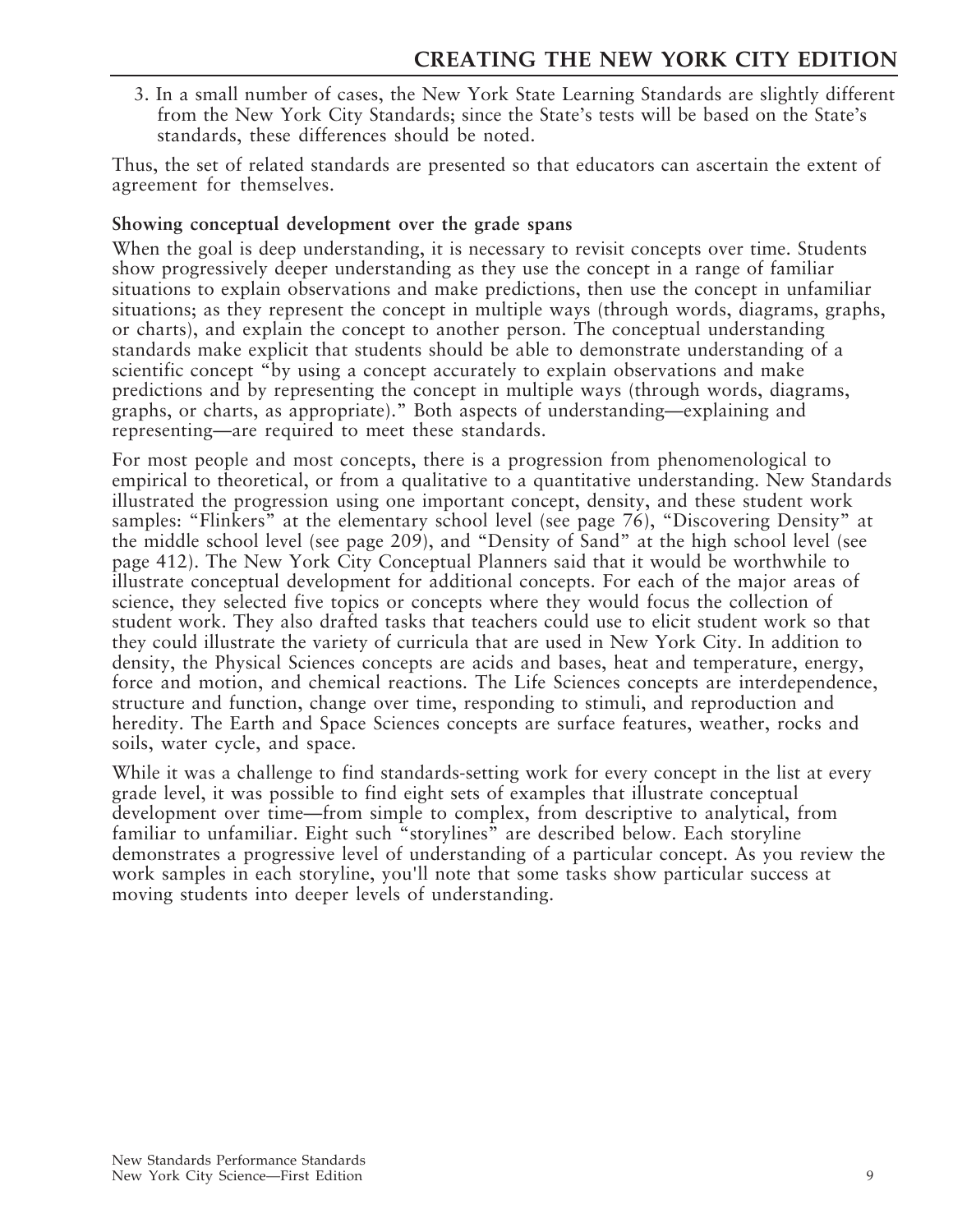# **CREATING THE NEW YORK CITY EDITION**

|  | Work that Illustrates Conceptual Development Over Time |  |
|--|--------------------------------------------------------|--|
|  |                                                        |  |

| "STORYLINE"                                                                                                                                                                                                                                                                                                            | <b>ELEMENTARY</b>                                                                              | <b>MIDDLE SCHOOL</b>                  | <b>HIGH SCHOOL</b>                                    |
|------------------------------------------------------------------------------------------------------------------------------------------------------------------------------------------------------------------------------------------------------------------------------------------------------------------------|------------------------------------------------------------------------------------------------|---------------------------------------|-------------------------------------------------------|
| 1. Force and Motion: Simple to Complex Quantification<br>Elementary students measure changes in direction of motion.<br>Middle school students investigate more than one variable<br>influencing motion. High school students quantify effect of<br>temperature on motion.                                             | Come Back Can, p. 36   Mechanical Nut, p. 86                                                   |                                       | The Challenger<br>Disaster, p. 153                    |
| 2. Acids and Bases: Phenomenological to Application<br>Elementary students identify acids and bases using an indicator.<br>Middle school students do a quantifiable analysis of pH. High<br>school students work with the molecular structure of acids and<br>bases and apply their analyses to a real-life situation. | Acid/Base, p. 40                                                                               | Acid Rain, p. 89                      | Buffer Lab, p. 156                                    |
| 3. Density: Phenomenological to Quantitative<br>Elementary students identify the phenomenon of density. Middle<br>school students quantify density. High school students do error<br>analysis in measurements of density.                                                                                              | Flinkers, p. 42                                                                                | Discovering Density,<br>p. 93         | Density of Sand, p. 169<br>Density, p. 173            |
| 4. Response to environment: Simple to Complex Organisms<br>Elementary students identify plant responses to environmental<br>factors. Middle school students identify animal responses to<br>environmental factors. High school students study hormone<br>regulation in humans.                                         | Bean Farmers, p. 44<br>Water Tolerance, p. 50<br>Toasted Bread vs Non-<br>Toasted Bread, p. 54 | Snails, p. 104                        | Endocrine Feedback<br>Exercise, p. 183                |
| 5. Interdependence: Organism to System<br>Elementary students identify what lives where. Middle school<br>students analyze the nutritional flow within a specific food web.<br>High school students analyze the ecological impact of<br>predator/prey relationships and other environmental factors.                   | Biomes, p. 52                                                                                  | Bio Box, p. 98<br>Owl Pellets, p. 101 | Eagles, p. 186<br>The Invincible<br>Cockroach, p. 188 |
| 6. Reproduction: Whole Organism to Molecular Structure<br>Elementary students discover a life cycle. Middle school students<br>identify genes as the basis of heredity. High school students work<br>with the molecular structure of DNA.                                                                              | Butterflies, p. 47                                                                             | It's All in the Genes.<br>p. 106      | DNA Models, p. 176<br>DNA Concept Map,<br>p. 179      |
| 7. Erosion: Phenomenological to Quantitative<br>Elementary students identify the effects of water on soil. Middle<br>school students quantify the effects of erosion over time.                                                                                                                                        | Erosion, p. 62                                                                                 | River Cutters, p. 112                 |                                                       |
| 8. Pendula<br>Elementary students quantify the motion of a pendulum. High<br>school students quantify the effects of changing different variables.                                                                                                                                                                     | Pendulum, p. 38                                                                                |                                       | Pendulum Experiment,<br>p. 144                        |

## **Work produced by students in New York City's public schools**

The Conceptual Planners thus provided a framework for the work of the Calibration Task Force. All districts and high school superintendencies nominated representatives to complete the correlations and to collect work samples and meet regularly throughout the process to select the work to be included in this New York City edition.

#### **Deciding what constitutes a standard-setting performance**

The benchmarks against which these work samples were judged are the work samples that were selected for publication in the *New StandardsTM Performance Standards* to illustrate standard-setting performances in relation to various parts of the standards. Those work samples were selected through a variety of strategies designed to tap the judgment of teachers and subject experts around the country about the "level of performance" at which the standards should be set at each of the grade levels: elementary, middle, and high.

We define the elementary school level as being the expectations for student performance at approximately the end of fourth grade; middle school level as the expectations at approximately the end of eighth grade; and high school level as the expectations at approximately the end of tenth grade. We used the concept of grade level as our reference point because it is in common use and most people understand it. However, "at approximately the end of fourth grade," for example, begs some questions. Do we mean the level at which our fourth graders currently perform? Or, do we mean the level at which our fourth graders might perform if expectations for their performance were higher and the programs through which they learn were designed to help them meet those higher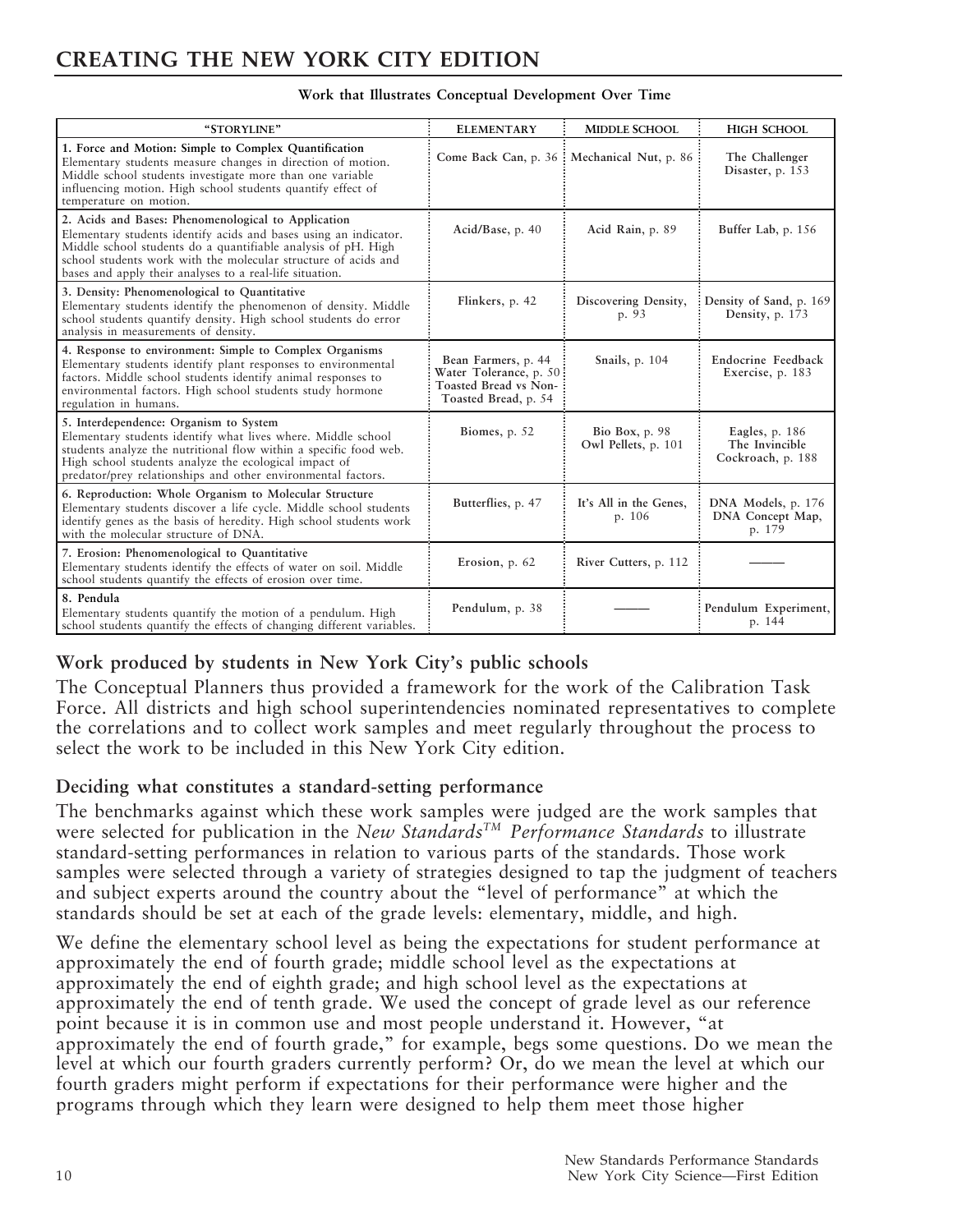expectations? And, do we mean the level at which the highest-achieving fourth graders perform or the level at which most fourth graders should perform?

We set the expectations for level of performance in terms of what we should expect of students who work hard in a good program; that is, our expectations assume that students will have tried hard to achieve the standards and they will have studied in a program designed to help them to do so. These performance standards are founded on a firm belief that the great majority of students can achieve them, providing they work hard, they study a curriculum designed to help them achieve the standards that is taught by teachers who are prepared to teach it well, and they have access to the resources they need to succeed. These conditions form an essential part of the New Standards Social Compact which underpins our belief that all students can and should be expected to meet high standards.

Some of the work samples included in the *New Standards™ Performance Standards* were also included in the *Consultation Draft*; some appeared in earlier drafts as well. The appropriateness of these work samples as illustrating standard-setting performances was the subject of extensive review, through discussions among the New Standards advisory committee for Science and through round-table discussions among experienced teachers and experts in Science. Some of the work samples included in earlier drafts did not pass the scrutiny of these reviews and were not included in the eventual publication. Many additional work samples were identified in the process of consultation and then subjected to the iterative process of review that was used to establish the level at which the standards should be set and the selection of work samples to be used to illustrate the meaning of the standards.

#### **Selecting the work samples included in this New York City edition**

The calibration group for the New York City edition of the performance standards followed a similar iterative process of review of collections of work samples to arrive at the selection that is included in this volume. Our goal was to identify candidate work samples for each part of the performance standards as the basis for selecting samples that would reflect the diversity of the communities that make up New York City and to demonstrate different approaches to producing standard-setting work, for example, student work that demonstrates conceptual understanding using the familiar format of expository writing as well as more innovative methods such as creating murals, models, and concept maps. (See "Biomes" on page 104, "DNA Models" on page 433, and "DNA Concept Map" on page 439.)

Districts supported the process by encouraging schools to provide samples of student work for review through their representatives on the group. We organized ourselves according to our expertise and experience at each of the grade spans and in each of the major areas of science and divided responsibility across the various parts of the standards. In this way, subgroups developed expertise in relation to specific parts of the standards through the experience of reviewing work samples with reference to the relevant performance descriptions and to the work samples and commentaries published in the *New StandardsTM Performance Standards*.

When the calibration working group met, we discussed the characteristics of the work samples collected. In some cases, work that was judged as nearly meeting the expectations for standard-setting work was returned to the students who had produced it with an invitation for revision and suggestions about the aspects of the work that would benefit from revision. These students returned revised work for further review.

At each stage of the process, review of the work collected to date helped sharpen our focus on the characteristics we needed to look for in the work we collected. Among the byproducts of this process was our growing appreciation of the significance of the tasks or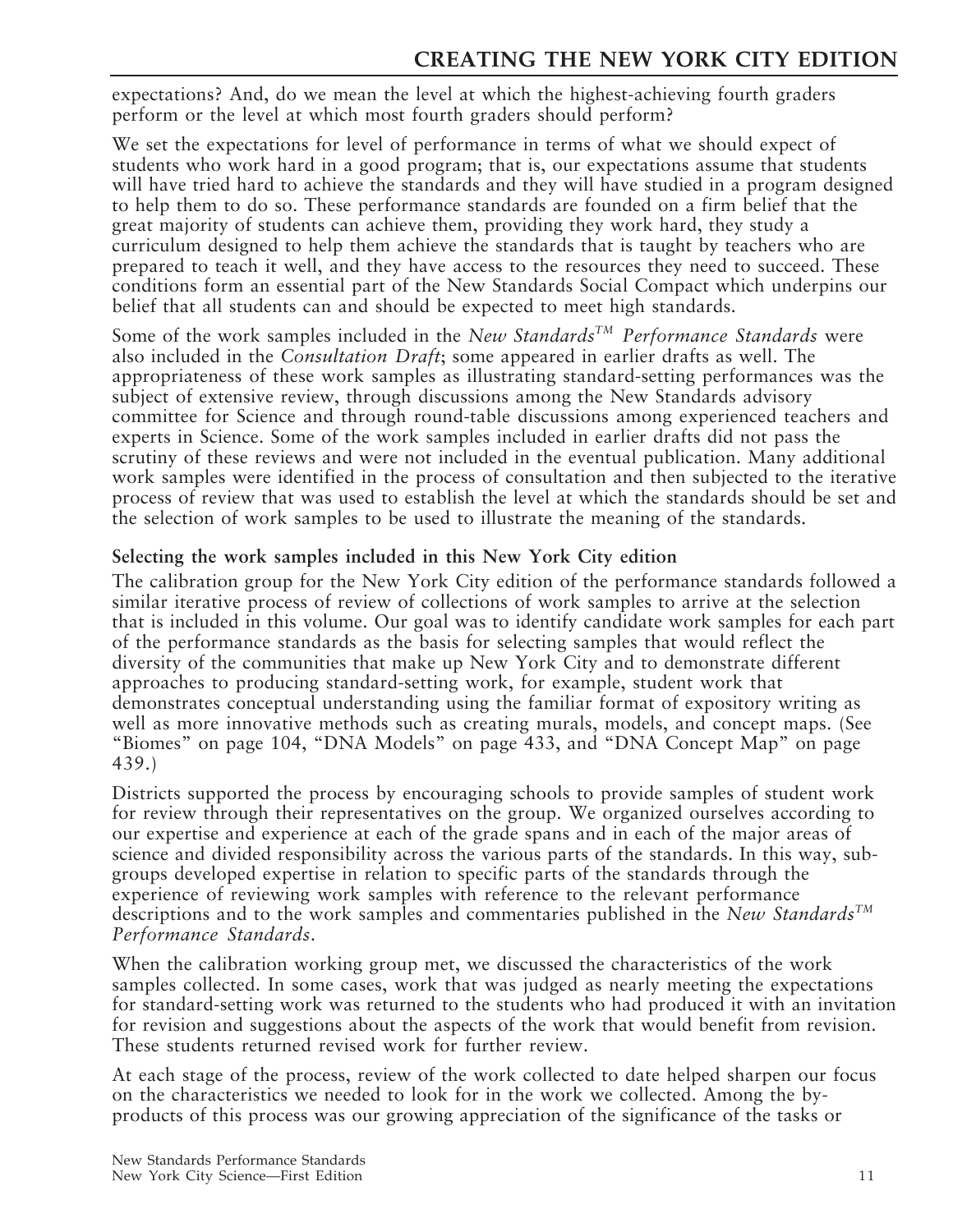# **CREATING THE NEW YORK CITY EDITION**

assignments that generate student work in influencing the quality of the product. Put simply, the work students produce generally reflects the assignment they have been given and the instruction on which the assignment is based. We are resolved to make this direct connection between standards and instruction the focus of our continuing efforts to assist all students to meet the expectations illustrated in the work samples in this volume.

Throughout the process, we had to remind ourselves continually that work that illustrates standard-setting performances is not the same as "best" work or "most exceptional" work. Some of the work samples we reviewed exceeded the expectations of the standards. Those work samples do not appear in this collection. We also had to remind ourselves that we were not trying to put together an anthology to celebrate the work students produce, valuable as such anthologies can be. Rather, our purpose was to identify samples of work that would help to give concrete meaning to the qualities described in the performance descriptions and establish the level of performance we should expect of work that is "good enough" to meet the standards. This meant that we chose some work samples over others because they provided clearer exemplification of the "bullet points" in the performance descriptions, even though some of the work we passed over unquestionably counted as "good" work.

We also learned that practice in making judgments about work in relation to the standards pays off. As the number of pieces of student work we had read and reviewed closely grew larger, we became clearer about the meaning of the bullet points in the performance descriptions and more confident of our judgment about the features that need to be demonstrated in work if it is to be considered standard setting. Some pieces of work that we judged to be candidates for inclusion in the collection early in the process did not rate among our judgments later on. Equally, there were some pieces of work that we rejected early in the process and later brought back to the table for further consideration.

#### **Work produced by a diverse range of students**

The work samples in this book reflect the diversity of backgrounds and experiences of the students studying in New York City's public schools and the communities of which they are a part. The student work illustrating standard-setting performances in Science comes from schools throughout the city. The work comes from students with a wide range of cultural backgrounds, some of whom have a first language other than English or are studying in ESL or bilingual education programs.

In some cases, the diverse backgrounds and experiences of the students are evident in the work samples. In other cases, the students' work reveals little about who they are. While we worked to ensure that the collection reflected the diversity of our students, we have not made specific reference to these characteristics in the commentaries that accompany the work samples. Work that illustrates a standard-setting performance is standard setting no matter who produced it. What unites the work samples is that they all help to illustrate the performance standards by demonstrating standard-setting performances for parts of one or more of the standards and demonstrate that all students can produce work that meets high expectations.

#### **Genuine student work**

In all cases, the work samples are genuine student work. While they illustrate standardsetting performances for parts of the science standards, many samples are not "perfect" in every respect. Some, for example, include imprecise language or graphic representations. Others have some spelling errors or awkward grammatical constructions. We think it is important that the standards are illustrated by means of authentic work samples and accordingly have made no attempt to "doctor" the work in order to correct these imperfections: the work has been included "warts and all." Where errors occur, we have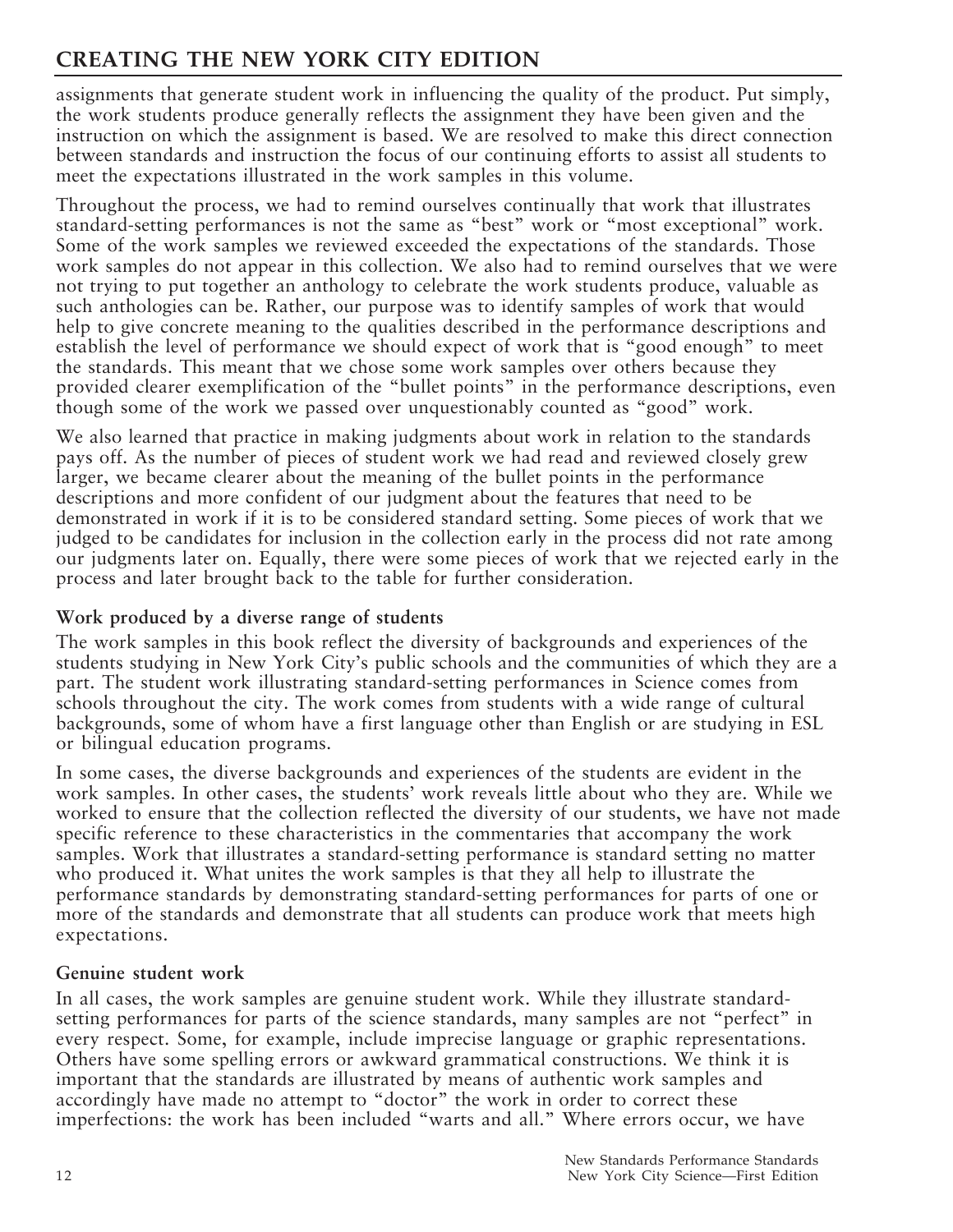included a note drawing attention to the nature of the mistakes and commenting on their significance in the context of the work.

### **Resources**

Reviewers of the New Standards edition have pointed out that our expectations are more demanding, both in terms of student time and access to resources, than they consider reasonable for all students. We acknowledge the distance between our goals and the status quo, and the fact that there is a tremendous disparity in opportunities between the most and least advantaged students. Indeed, the National Research Council included a program standard that delineates all of the resources–professional development, time, materials, adequate and safe space, and access to the world beyond the classroom–needed to achieve the *National Science Education Standards*. This program standard is reprinted in its entirety in the appendix.

In addition to taking advantage of existing school, district, and board resources, we think that there are two additional strategies that must be pursued to achieve our goals—making better use of existing, out-of-school resources and making explicit the connection between particular resources and particular standards.

Best practice in science has always included extensive inquiry and investigation, but it is frequently given less emphasis in the face of competing demands for student time and teacher resources. An elementary teacher faced with the unfamiliar territory of project work in science or a secondary teacher faced with the prospect of guiding 180 projects and investigations can legitimately throw up his or her hands and say, "Help!" There are many science-related organizations in New York City, such as the American Museum of Natural History, the Bronx Zoo, and the City Parks Foundation, that have science education on their agenda. Thus, we invited representatives of those organizations to participate in the calibration process and have incorporated examples of projects and investigations that are done outside of school to make clear that help is available. There is an extensive list of science-rich organizations, professional organizations for science teaching, and other resources to support teachers and students in the appendix.

All of the district, state, and national documents in science make explicit the need for handson experiences and using information tools. Thus, for example, Standard **S6**, Scientific Tools and Technologies, makes consistent reference to using telecommunications to acquire and share information. We know that more students have access to the Internet at home than at school, so this raises an equity issue. We feel that the best way to encourage schools to make sure that students' access to information and ideas does not depend on what they get at home is to show several examples of work that was enhanced by use of the Internet and other technologies.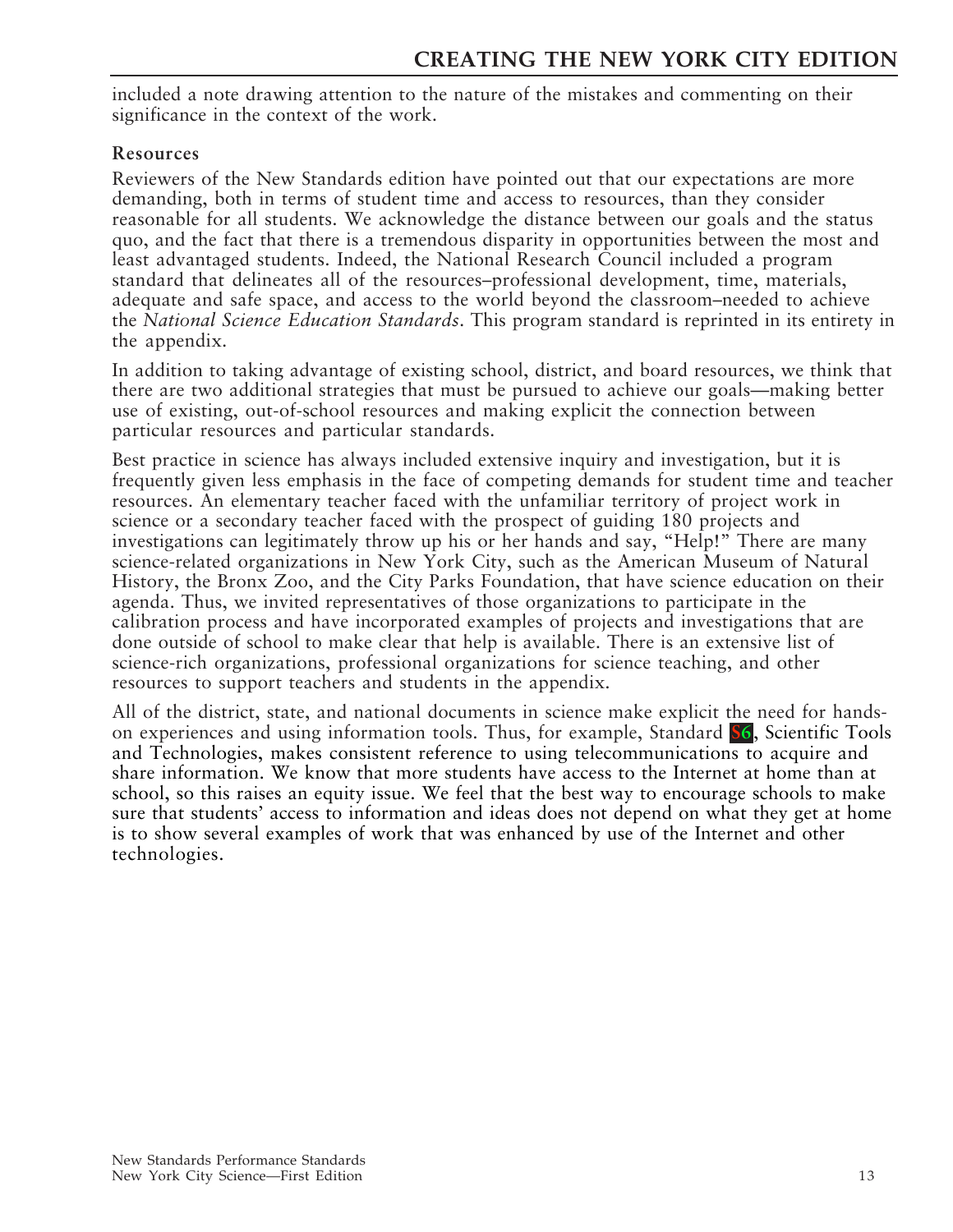# **ASSESSMENT BASED ON STANDARDS**

**erformance standards** define a student's academic responsibilities and, by implication, the teaching responsibilities of the school. How do we determine whether students have lived up to their academic responsibilities? We assess their work—is it "good enough" by **P** the teaching responsibilitie<br>lived up to their academic<br>comparison with the standards.

Assessment is an integral component of the educational process. If properly designed and administered, assessments can provide important information to help guide and inform instruction. In order to perform these functions, there must be a strict alignment among standards, educational strategies and resources, and assessments. That is, what we assess must be what we teach, and both must focus on what we want students to know and be able to do—the performance standards.

Assessment takes place in a variety of formats and situations, but a convenient distinction separates informal, ongoing classroom assessment from formal, standardized assessment. The former consists of the evidence teachers collect in class on a continuous basis to track the progress of their students in mastering the skills and material that are taught. The latter are the tests and on-demand assessments administered to all students in specific grades as part of the city- and state-wide assessment programs. Both types of assessment are essential to effective instruction. Ongoing classroom assessment provides continuous feedback on student progress to students, teachers, and parents; standardized assessment measures the mastery of critical skills and concepts at key developmental milestones. Regardless of their differing perspectives, both classroom and standardized assessment must be fully aligned with the performance standards.

The state is redesigning its standardized assessment program in Science based on performance standards that are aligned with the New York State Standards. Fourth grade students currently take the Elementary Science Program Evaluation Test (ESPET) to assess science programs in Grades K-4. ESPET includes an objective test as well as a test of manipulative skills. The state is designing a new science test at Grade 8 to be implemented for the first time in the spring of 2000. This test is designed to show whether students are meeting the higher academic standards that are being required and whether they are on track to passing the new, more rigorous Regents Science examinations in high school. The new science test at Grade 8 will include multiple-choice questions, open-ended questions, and a laboratory project.

Beyond standardized assessment, it is equally important to ensure that the performance standards provide the focus for ongoing classroom assessment. In the absence of standards, teachers are left without a common frame of reference to determine whether the work of their students is good enough. Standards could vary widely from classroom to classroom resulting in wide variation in instruction and achievement. The work samples that form an essential part of the performance standards provide graphic guidance to all teachers in assessing the level and quality of their students' work.

#### **How the assessments are connected to the performance standards**

The performance standards define a domain of expected student performances. Take the Science standard **S1** at the elementary school level as an example (see page 22). This standard begins with a definition of science concepts that describes what we expect students to be able to do at approximately the end of fourth grade. The performance descriptions go on to spell out expectations for what students will accomplish in terms of demonstrating conceptual understanding, explaining observations and making predictions, and by representing concepts in multiple ways. Furthermore, students are expected to put their reading to work and the standards say so; students have to produce work based on their understanding of particular concepts.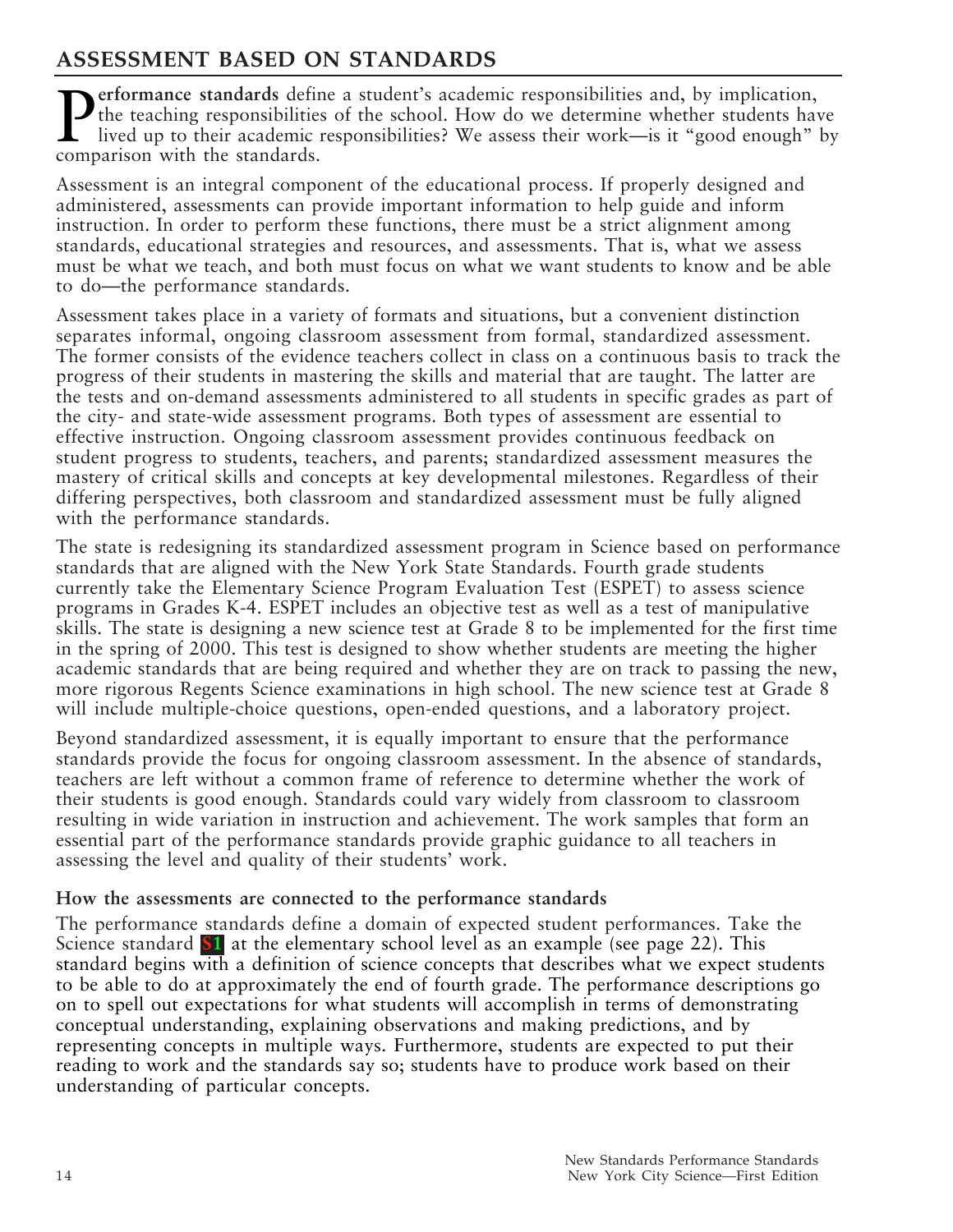We assess the different elements of the domain defined by a standard by using assessment methods appropriate to the expected performances. Although the assessment system that will fully align with the performance standards is currently under development, some of the components are already in place. The assessment methods comprise a variety of on-demand standardized and ongoing classroom assessments.

The standardized assessments are of two types that differ in format, method of scoring, and the information they provide. One type of assessment serves the purpose of telling us how well students are performing in comparison with standards (standards-referenced assessment); the other compares student performance to that of representative samples of other students (norm-referenced assessment). Typically, the former are performance-based assessments that require students to produce work that is rated by teachers or other professionals using a rubric, or scoring criteria, based on the standards. The latter are usually multiple-choice in format and are machine scored.

In the new state assessment system, these two different types of assessment are used to complement one another. Performance-based assessments are combined with multiplechoice tests in ways that measure both the depth and breadth of student achievement. Moreover, beginning in 2000, the state will revise its Elementary Science Program Evaluation Test (ESPET), add a test at Grades 8, and revise the high school Regents examinations in Science.

#### **Classroom assessment**

The last part of Science standard **S8a** requires that students communicate results to audiences and defend conclusions from peer review. The appropriate assessor for these requirements is the teacher or another adult close to the student who can verify the student's claims for meeting this requirement. This component of the system for assessing achievement of the Science standard is designed to work like a merit badge in the style of the awards developed by the Girl Scouts of the U.S.A. and the Boy Scouts of America.

Raising standards for all students has important implications for the quality of curriculum and instruction. Indeed, one of the most important reasons for setting high standards is to challenge the system to perform for the students. Appropriate assessments based on these high standards can give the system feedback on how well it is doing and what it has to do next.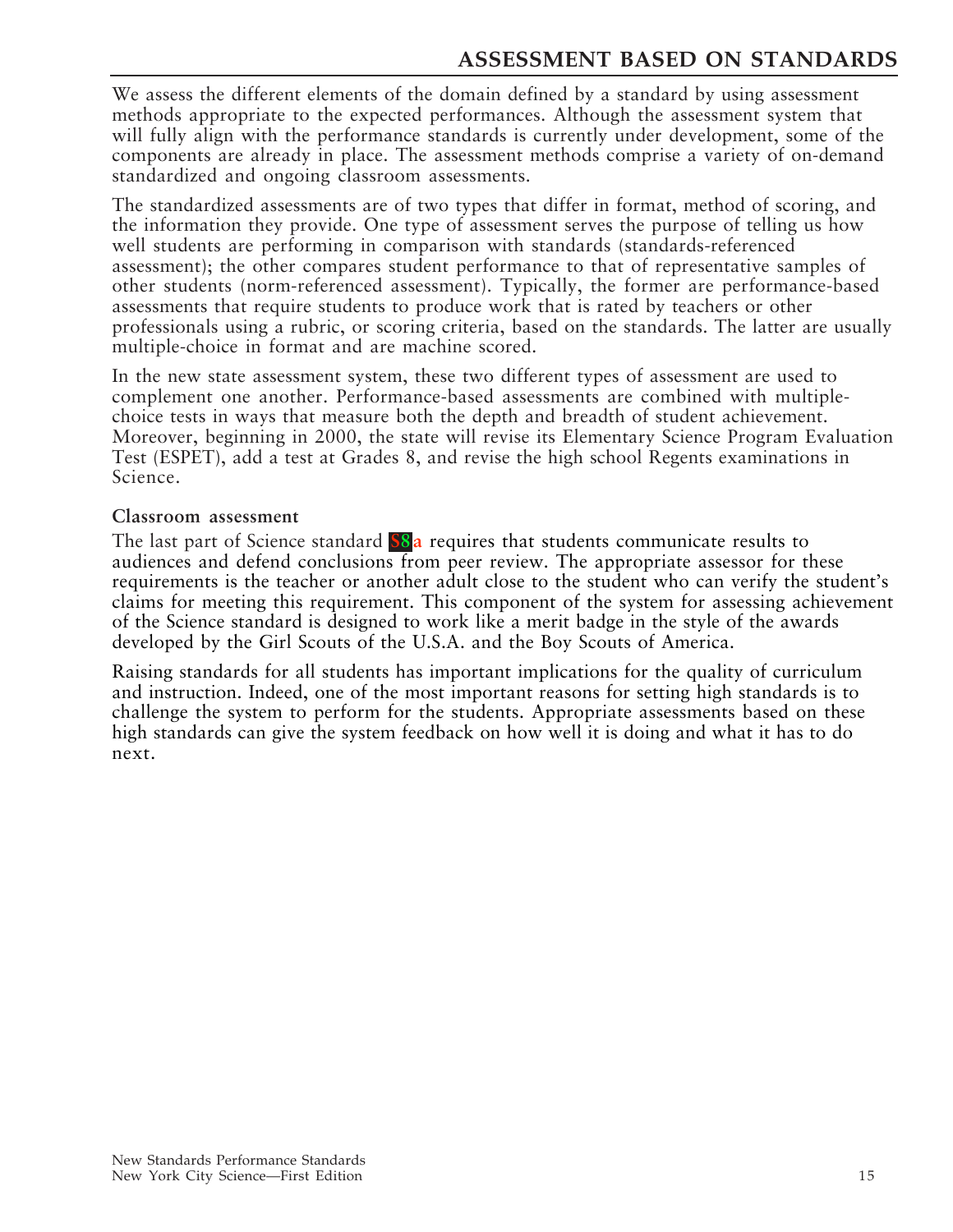# **HOW TO READ THESE PERFORMANCE STANDARDS**

**his volume** is organized into three main sections: Elementary School (beginning on page 20), Middle School (beginning on page 150), and High School (beginning on page 290). Each section follows the same format. T

## **Each standard is identified by a symbol.**

Turn to the performance descriptions for the standards for elementary school on pages 22- 53. There are eight standards for Science at each of the three levels, each identified by a symbol. The symbol for the Physical Sciences Concepts standard is **S1**. This symbol appears wherever there is a reference to this standard.

#### **Most standards are made up of several parts. 1**

All of the standards are made up of several parts, for example, the Physical Sciences Concepts standard has three parts at the elementary school level. Each part is identified by a lower case letter; for example, the part of the Physical Sciences Concepts standard that refers to properties of objects and materials is **S1a**. These symbols are used wherever there is a reference to the relevant part of a standard.

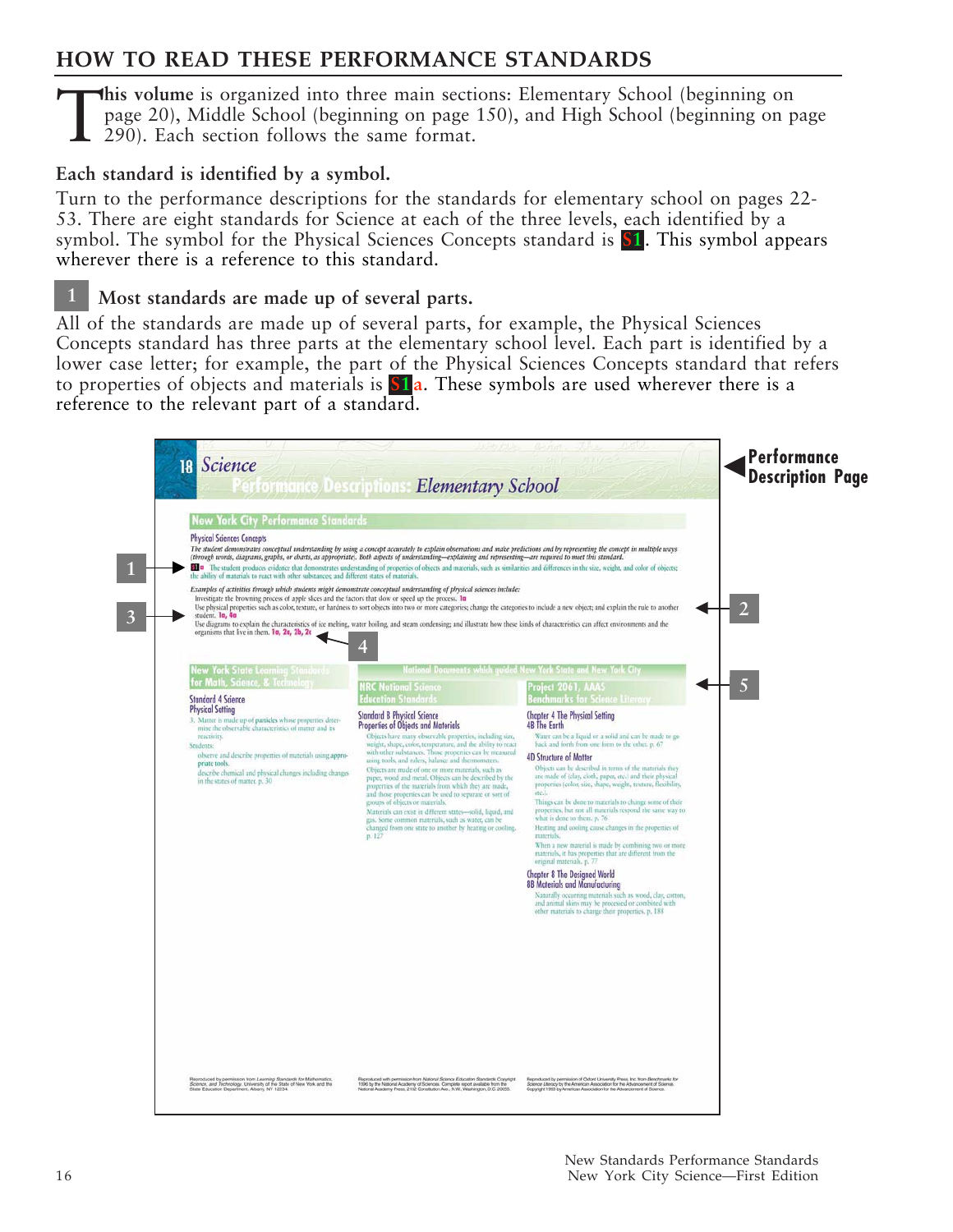## **Performance descriptions tell what students are expected to know and be able to do.**

Each part of a standard has a performance description. The performance description is a narrative description of what students are expected to know and be able to do. It is shown in bold type.

#### **Examples are the kinds of work students might do to demonstrate their achievement of the standards. 2**

Immediately following the bold-typed performance descriptions for the standard are examples of the kinds of work students might do to demonstrate their achievement. The examples also indicate the nature and complexity of activities that are appropriate to expect of students at the grade level. However, we use the word "example" deliberately. The examples are intended only to show the kinds of work that students might do and to stimulate ideas for further kinds of work. None of the activities shown in the examples is necessarily required to meet the standard.

#### **Cross-references highlight the links between the examples and the performance descriptions. 3**

The symbols that follow each example show the part or parts of the standard to which the example relates.

## **Cross-references also highlight links among the standards. 4**

Often the examples that go with the performance descriptions include cross-references to other parts of the standard and parts of other standards.

#### **Excerpts from other standards highlight the many similarities and few differences. 5**

Quotations from the *New York State Learning Standards*, the *National Science Education Standards*, and the *Benchmarks for Science Literacy* show the many similarities and few differences among these state and national documents and the *New York City Performance Standards*.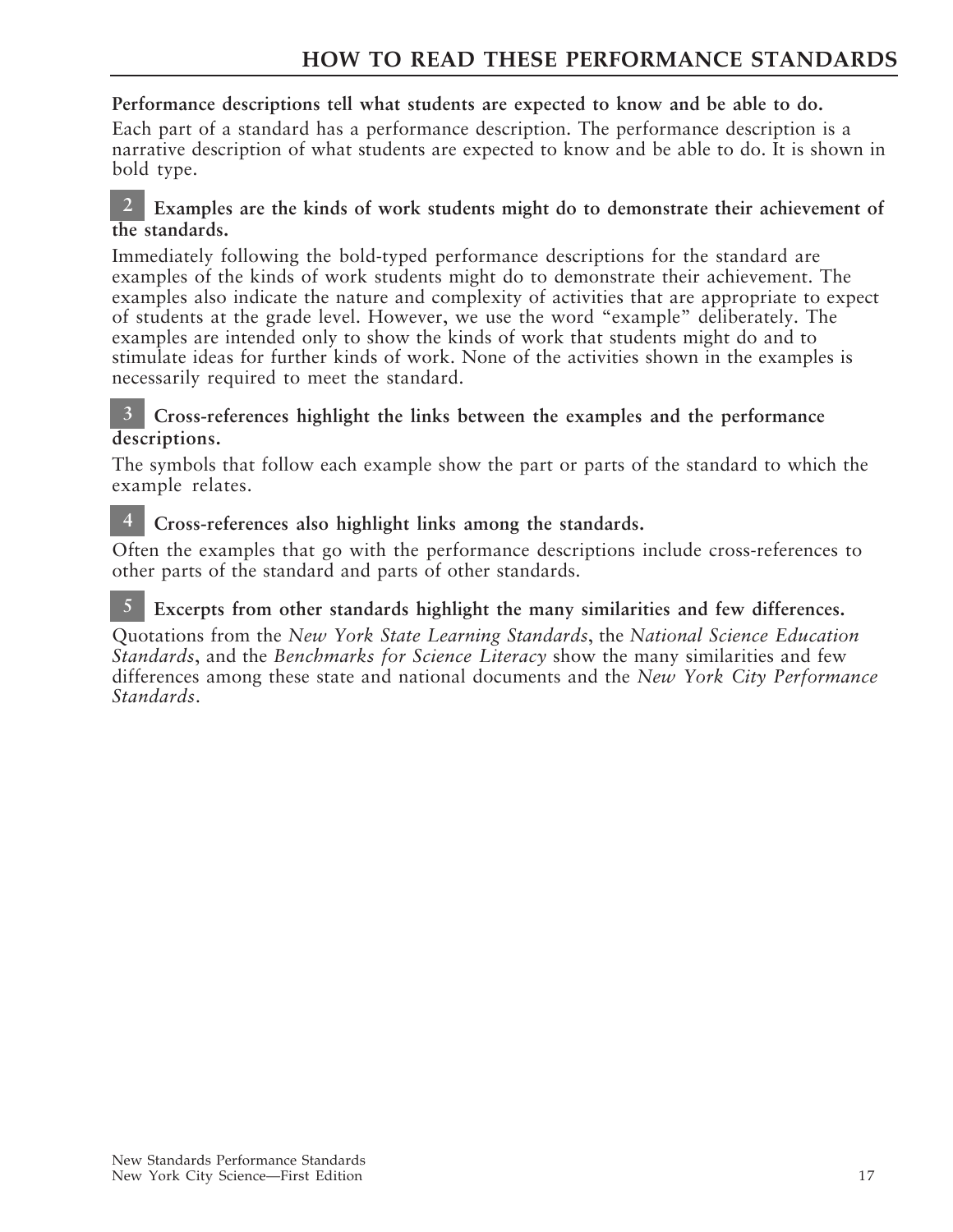# **HOW TO READ THESE PERFORMANCE STANDARDS**

#### **Margin notes draw attention to particular aspects of the standards. 6**

The notes in the margin draw attention to particular aspects of the standards, such as the resources to which students need access in order to meet the requirements of the standards.

#### **Comparing the grade levels.**

The Appendix (see page 487) shows the performance descriptions at each of the three grade levels: Elementary, Middle, and High School.

#### **Work samples and commentaries.**

Work samples and commentaries appear on the pages immediately following the performance descriptions.

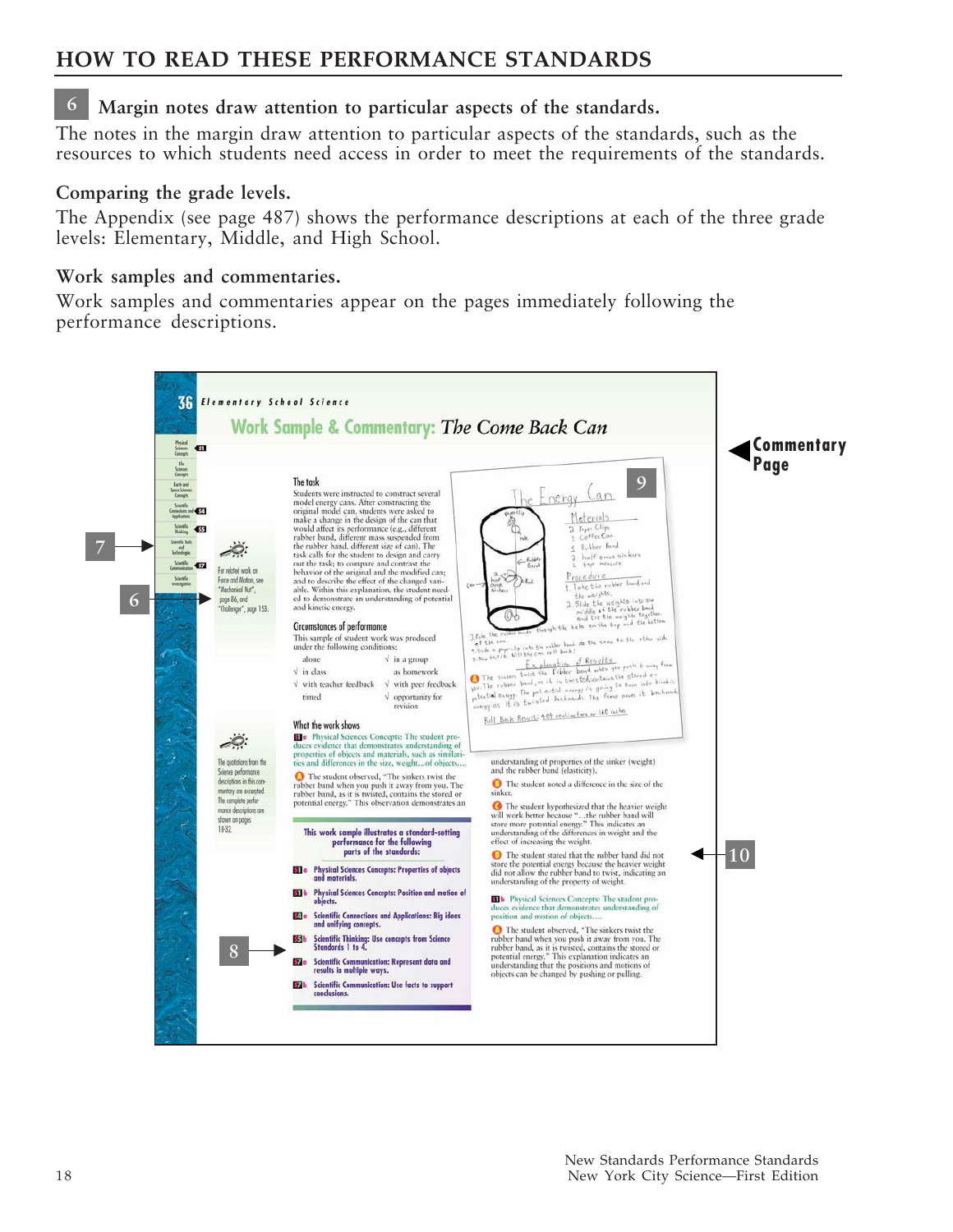# **HOW TO READ THESE PERFORMANCE STANDARDS**

#### **Standards are highlighted in the bar at the side of the page. 7**

The bar along the side of the pages showing student work highlights the standards that are illustrated by each work sample.

#### **The box at the bottom of the page shows what is illustrated in the work sample. 8**

The shaded box at the bottom of the page lists the parts of the standards that are illustrated in the work sample.

## **Work samples illustrate standard-setting performances.**

**9**

Each work sample is a genuine piece of student work. We have selected it because it illustrates a standard-setting performance for one or more parts of the standards.

#### **The commentary explains why the work illustrates a standard-setting performance. 10**

The commentary that goes with each work sample identifies the features of the work sample that illustrate the relevant parts of the standards. The commentary explains the task on which the student worked and the circumstances under which the work was completed. It draws attention to the qualities of the work with direct reference to the performance descriptions for the relevant standards.

### **The commentary also notes our reservations about the work.**

The commentary also draws attention to any reservations we have about the student work. (See "Genuine student work," page 12.)

#### **Performance Standards = performance descriptions + work samples + commentaries on the work samples.**

Performance standards are, thus, made up of a combination of performance descriptions, work samples, and commentaries on the work samples:

- The performance descriptions tell what students should know and the ways they should demonstrate the knowledge and skills they have acquired.
- The work samples show work that illustrates standard-setting performances in relation to parts of the standards.
- The commentaries explain why the work is standard-setting with reference to the relevant performance description or descriptions.

Each of these is an essential component of a performance standard.

### **Most work samples illustrate a standard-setting performance for parts of more than one standard.**

Most work samples illustrate the quality of work expected for parts of more than one standard. For example, some of the work samples selected to illustrate parts of **S1**, Physical Sciences Concepts, also illustrate a standard-setting performance for part of **S5**, Scientific Thinking, or for part of **S7**, Scientific Communication, or, possibly, all of these.

"The Come Back Can" (see page 60) is an example of a work sample that illustrates parts of more than one standard.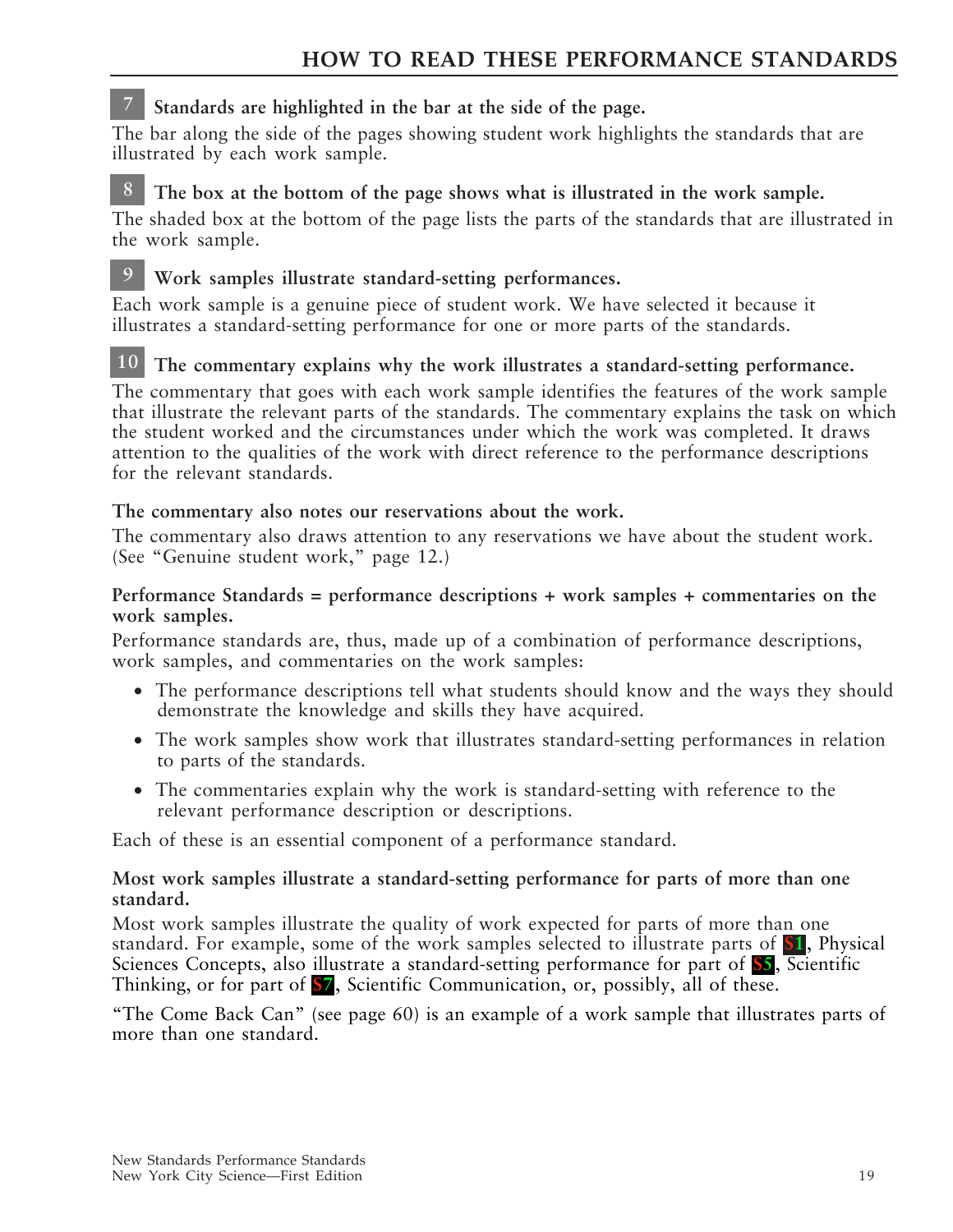**New Standards** 

Science

Back to Index

# OVERVIEW OF THE PERFORMANCE STANDARDS

**The middle school standards are set at a level of performance approximately equivalent to the end of eighth grade. It is expected that some students might achieve this level earlier and others later than this grade. (See "[Deciding what constitutes a standard-setting performance.](http://schools.nyc.gov/offices/teachlearn/documents/standards/science/preface/8creating.html)")** File:///Cocordinates 3langada<br>
The maldel school standards are are at a level of performances approximately a<br>
and of of of the file scale in this standard same as at a level of performance approximately a<br>
Uncervise fulco

**DRMANCE STANDARDS** 

# **Science**

# **Physical Sciences Concepts**

- **a** Demonstrates understanding of properties and changes of properties in matter.
- **b** Demonstrates understanding of position and motion and forces.
- **c** Demonstrates understanding of transfer of energy and the nature of a chemical reaction.

## **Life Sciences Concepts**

- **A** Demonstrates understanding of structure and function in living systems.
- **b** Demonstrates understanding of reproduction and heredity and the role of genes and environment on trait expression.
- **cytic** Demonstrates understanding of regulation and behavior and response to environmental stimuli.
- **d** Demonstrates understanding of populations and ecosystems and the effects of resources and energy transfer on populations.
- **e** Demonstrates understanding of evolution, diversity, and adaptation of organisms.

## **Earth and Space Sciences Concepts**

- **a** Demonstrates understanding of structure of the Earth system.
- **b** Demonstrates understanding of Earth's history.
- **C** Demonstrates understanding of Earth in the Solar System.
- **d** Demonstrates understanding of natural resource management.

# **Scientific Connections and Applications**

- **a** Demonstrates understanding of big ideas and unifying concepts.
- **b** Demonstrates understanding of the designed world.
- **c** Demonstrates understanding of health.
- **d** Demonstrates understanding of impact of technology.
- **e** Demonstrates understanding of impact of science.

# **SGIENTIFIC Thinking**

- **<b>A. Frames questions to distinguish cause and effect; and identifies or controls variables.**
- **<b>b** Uses concepts from Science Standards 1 to 4 to to explain a variety of observations and phenomena.
- **<b>c**<sub>1</sub> Uses evidence from reliable sources to to develop descriptions, explanations, and models.